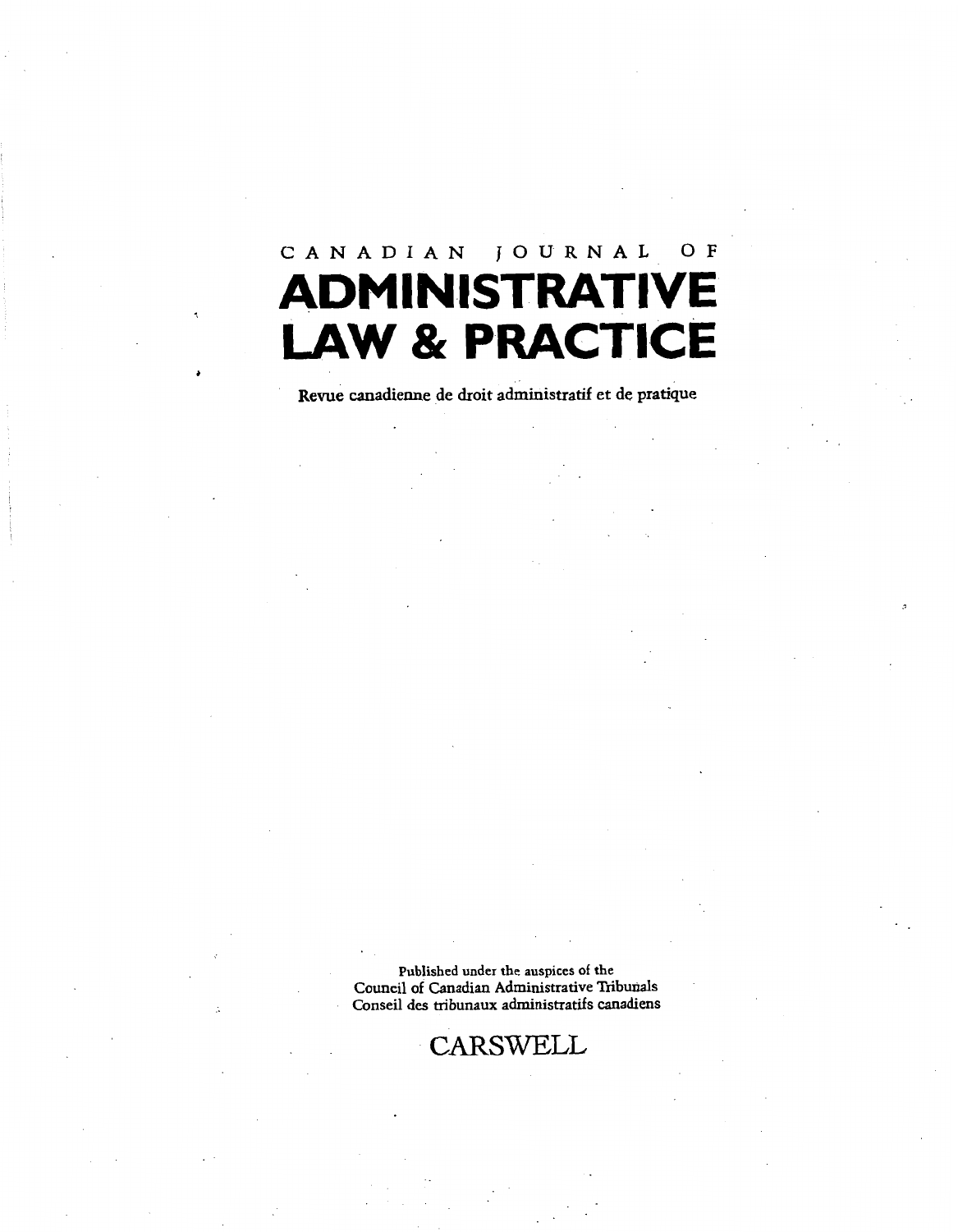## **Deliberative Secrecy and Adjudicative Independence: The** *Glengarry* **Precipice**

#### **Ron** *Ellis* **and** *Paul Aterman\**

*The decisions of the Supreme Court of Canada in* **Consolidated Bathurst Pack**aging Ltd. v. International Woodworkers of America, Local 2-69 and Québec (Com**mission des affaires sociales) c. Tremblay** *have now overtly sanctioned institutional decision-making processes in administrative tribunals. The rules of natural justice have been interpreted to accommodate the practical process needs of mass adjudication in specialized administrative tribunal settings. However, what the authors see as an otherwise positive development has had the dangerous side-effect of increased judicial scrutiny of these processes.* 

*The authors argue that the recent decisions of the Onlario Divisional Courr in*  **Glengarry Memorial Hospital v. Ontario (Pay Equity Hearings Tribunal)** *have taken this scrutiny too far; have invaded the long-entrenched, common law sanctuary of deliberative secrecy on which the integrity of adjudicative decision-making by administrative adjudicators no less than by judges depends. The article takes issue with the Divisional Court's reading of* **Tremblay** *in this respect.* 

*The authors' thesis is that if, in this age of the institutionalization of administrative-tribunal decisions, the details of an administrative tribunal's decisionmaking processes cannot be lefi closed to court examination, such examination must be carefully controlled. They propose a protocol that would be judicially endorsed and that would reflect the fact that the integriry of administrative adjudication, as of judicial adjudication, continues to depend on the inviolability of the sanctuary for adjudicative decision-making which the principle of deliberative secrecy ensures.* 

'Les décisions de la Cour suprême du Canada dans Consolidated Bathurst Packaging Ltd. v. International Woodworkers of America, Local 2-69 et Québec **(Commission des affaires sociales) c. Tremblay** *onr maintenant trop sanctionnk les*  processus institutionnels de prise de décisions des tribunaux administratifs. Les règles *de justice naturelle ont it6 interpritis pour accommoder le besoin de processus*  pratiques pour l'adjudication en masse par les tribunaux administratifs spécialisées. *Néanmoins, ce que les auteurs perçoivent autrement comme un dévelopment positif a eu l'effet secondaire dangereux d'accroitre le contr6le judiciaire de ces processus.* 

<sup>\*</sup> **Ron Ellis is President of the Society of Ontario Adjudicators and Regulators and Chair of the Workers' Compensation Appeals Tribunal. Paul Aterman, a former**  staff lawyer of the Workers' Compensation Appeals Tribunal, is now a Member **of the Immigration and Refugee Board.**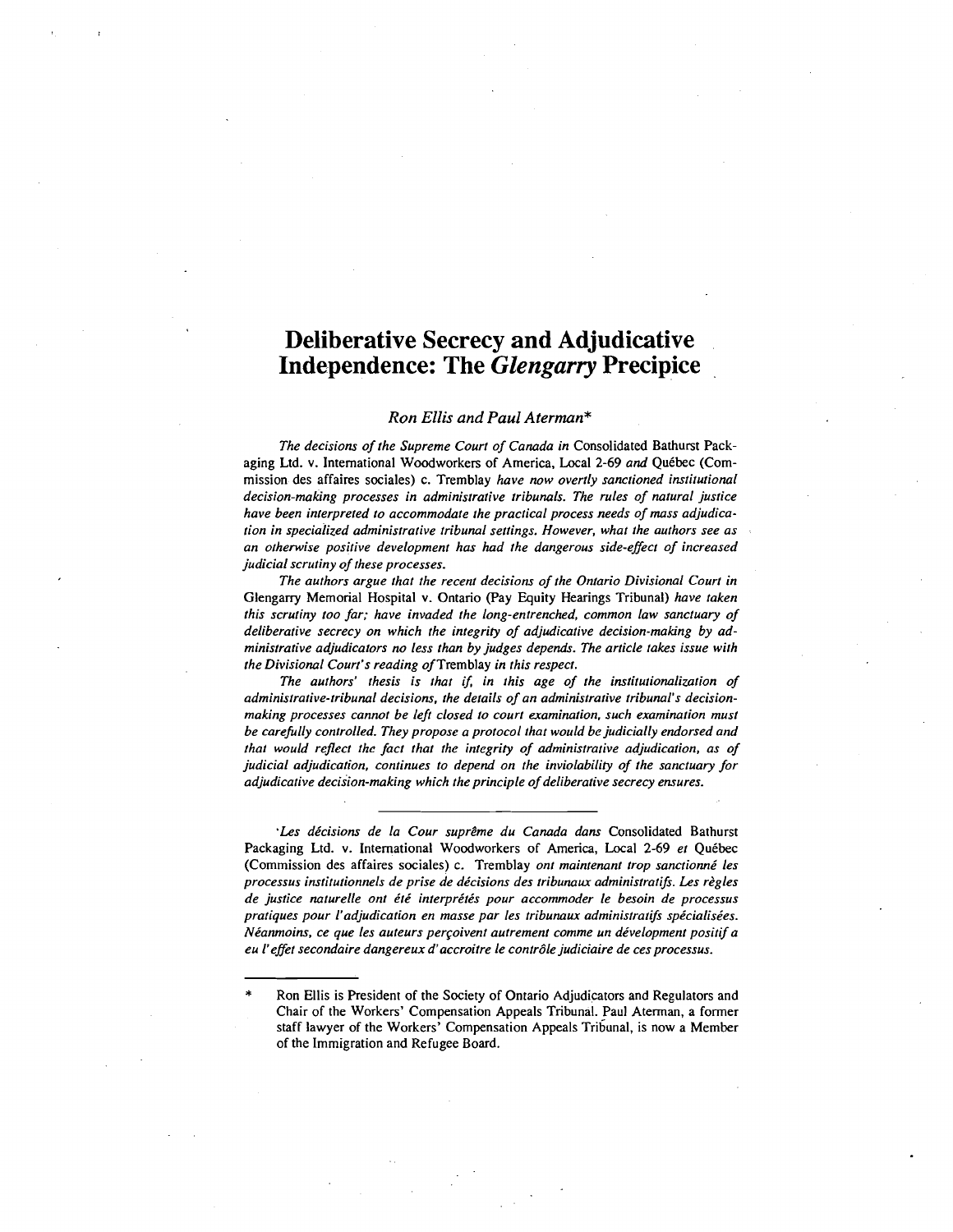Les auteurs soutiennent que la décision récente de la Cour divisionnaire d'Ontario dans Glengarry Memorial Hospital v. Ontario (Pay Equity Hearings Tribunal) a amené ce contrôle trop loin; a envahi le sanctuaire de common law, établi depuis longtemps, de la délibération en secret sur laquelle dépend l'intégrité de la prise de décision par les juges aussi bien que les arbitres. Cet article remet en question l'interprétation de l'affaire Tremblay par la Cour divisionnaire d'Ontario à cet égard.

Le thèse des auteurs est que si, à ce stade le l'institutionnalisation des décisions des tribunaux administratifs, les détails des processus de prise de décisions d'un tribunal administratif ne peuvent être laisser à l'abri d'un examen par la Cour, un tel examen doit être soigneusement contrôlé. Ils proposent un protocole qui serait approuvé judiciairement et qui réflèterait le fait que l'intégrité des décisions administratives, comme celle des décisions judiciaires, dêpend encore de l'inviolabilité du sanctuaire de la prise de décisions qui est assurée par le principe du secret des délibérations.

## **1. INTRODUCTION**

To the community of administrative justice adjudicators in Ont ario the January 1993 decision of O'Leary J. in Glengarry Memorial *Hospital v. Ontario (Pay Equity Hearings Tribunal)*<sup>1</sup> came as a shock.

For the first time in common law history, adjudicators were being required to submit to examination under oath in a public forum respecting specifically the thinking which had gone into their decisions.

To people experienced with adjudicative processes in administrative justice system tribunals, the decision and its aftermath seemed to threaten both the effectiveness and the independence of the administrative-justice adjudication.

In a leading administrative law newsletter,<sup>2</sup> the moment was captured by the headline:

## TRIBUNAL MEMBERS CAN BE FORCED TO TESTIFY

The decision emerged from circumstances centered on a written dissent in a decision of the Ontario Pay Equity Hearings Tribunal. The matter involved the Glengarry Memorial Hospital and the Ontario Nurses' Association. The dissent written by the employer member of a tripartite panel of the Tribunal, contained unprecedented allegations concerning events within the Tribunal involving possible violations of the principles of natural justice.

**<sup>I</sup>**(1993), 9 Adrnin. L.R. (2d) 61,99 D.L.R. (4th) 682 (Ont. Div. Ct.).

<sup>2</sup> Reid's Administrative Law (April 1993).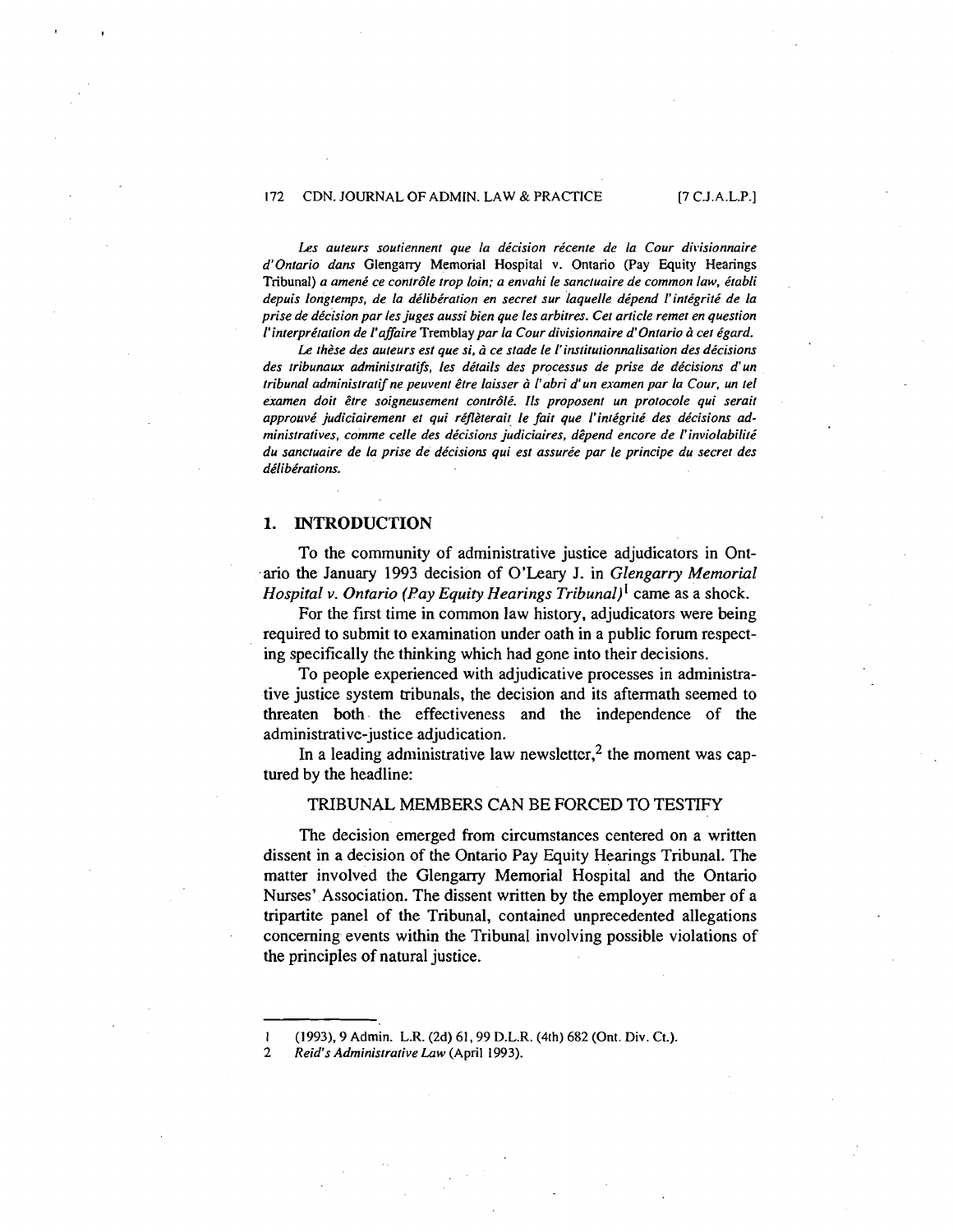#### The allegations read as follows:

Since the matter was heard over six months ago, I believe there have been events which call into serious question whether the parties' rights to natural justice have been respected.

I have raised these issued within the Panel and the Tribunal, however, it is apparent that the question cannot be resolved satisfactorily, in my view.

Further, it may well be that, notwithstanding the seriousness of my concerns, it would be inappropriate and wrong in law for me to discuss the bases for my concerns in this decision. This arises out of my Oath of Office and my obligations to confidentiality as an adjudicator. This further calls into question whether the parties' rights are being respected, as well as my own independence as an adjudicator.

I apologize to the parties for the inconvenience this will cause and the injustice they will feel. I have been left with no choice. $3$ 

Glengarry Memorial Hospital was the unsuccessful party to the proceedings, and upon receipt of the dissent it applied to the Ontario Divisional Court for judicial review of the majority's decision. It relied, inter alia, on unspecified breaches of the rules of natural justice.

The initial evidence filed in support of Glengany's application took the form of an agreed statement of facts. However, the hospital, seeking concrete evidence as to the substance of the unspecified breaches of natural justice referred to in the dissent, sought to examine the employer member. What the member felt himself to be prevented from disclosing in his dissent was to be discovered through viva voce testimony under oath.

The prospect of the employer member being examined in the proceedings raised, of course, the spectre of the other members of the panel and perhaps other members of the Tribunal having also to be examined in defence or clarification of the matters to be dealt with in the employer member's testimony.

A summons for the attendance and examination of the employer member having been issued, the Tribunal and the respondent Ontario Nurses' Association, defending the confidentiality of the decisionmaking process and the finality of the decision, applied to quash the summons.

**3** Above, note **i** at 684 (D.L.R.).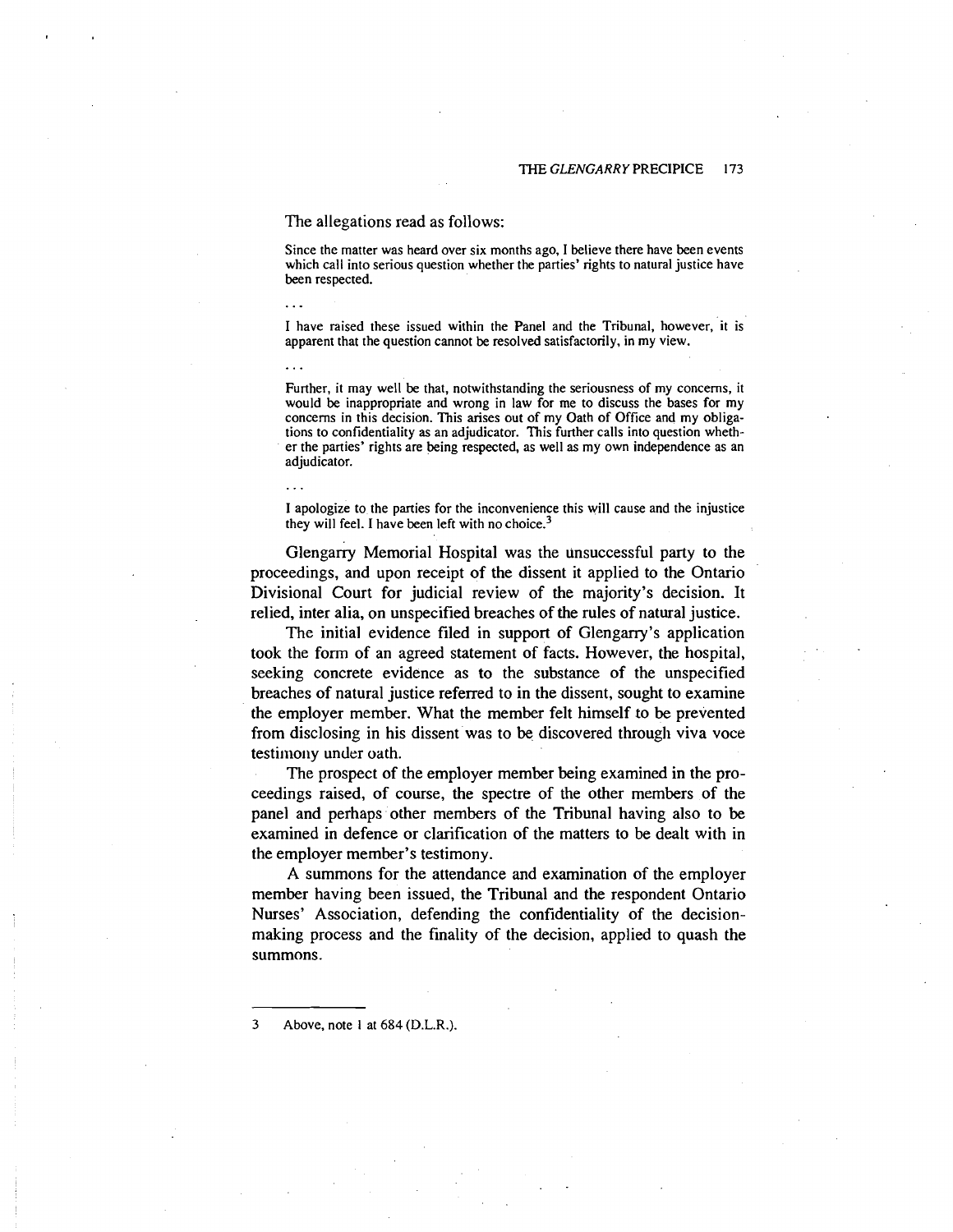O'Leary J., sitting as a single judge of the Divisional Court, dismissed the application to quash and authorized a very broad scope for the question to which the employer member was to be subjected. The passage which adjudicators find especially disturbing reads as follows:

For the reasons given by Gonthier J. in *Tremblay*<sup>4</sup> the questions to be put to [the **employer member of the panel] on his examination** *cannot be limited to the deliberative process but must encompass the deliberations themselves both of [the employer member] and the members of hispanel.15* **[Emphasis added.]** 

The passage is especially disturbing because not only was it the second time in 6 months that the Divisional Court had allowed adjudicators to be summoned and examined concerning an adjudicative decision,  $6$  but here, for the first time, the Divisional Court was saying explicitly that the right of examination extended beyond the deliberative process to the deliberations themselves.

On an application by the Tribunal and the Ontario Nurses' Association ("ONA") to a full panel of the Divisional Court to overturn the order of O'Leary J., the Court directed that the order be varied to the effect that the dissenting panel member be examined only as to the *procedures* followed by the Tribunal. However, it also ordered that he could be examined "regarding the adecjuacy of the materials since furnished" as evidence of the reasons for the concerns referred to in his dissent.

The latter decision is reported in *Glengarry Memorial Hospital v. Ontario (Pay Equity Hearings Tribunal).*<sup>7</sup>

The "materials since furnished" were an extensive set of documents from the Tribunal's files which, following O'Leary J.'s decision, the Tribunal had voluntarily filed with the Court. They included the Panel Chair's drafts of the decision, the Panel Chair's hand-written notes, the employer member's written complaints and criticisms of the Tribunal's procedures, and transcripts of the internal discussions between the Tribunal Chair and the three panel members concerning those complaints. This unprecedented public disclosure of adjudicative files was an attempt by the Tribunal to forestall the examination of its adjudicators.

7 **(1993), 99 D.L.R. (4th) 706 (Ont. Div. Ct.)** 

**<sup>4</sup>** *Qukbec (Commission des affaires sociales) c. Tremblay,* **[1992]. 1 S.C.R. 952, 3 Admin. L.R. (2d) 173,90 D.L.R. (4th) 609.** 

**<sup>5</sup> Above, note I at 705 (D.L.R.).** 

**<sup>6</sup> See also decision of Steele J., sitting as a single judge of the Divisional Court, in**  *Ellis-Don Ltd..v. Ontario (Labour Relations Board)* **(1992), 6 Admin. L.R. (2d) 318,95 D.L.R. (4th) 56 (Ont. Div. Ct.), rev'd (1994). 16.0.R. (3d) 698 (Div. Ct.).**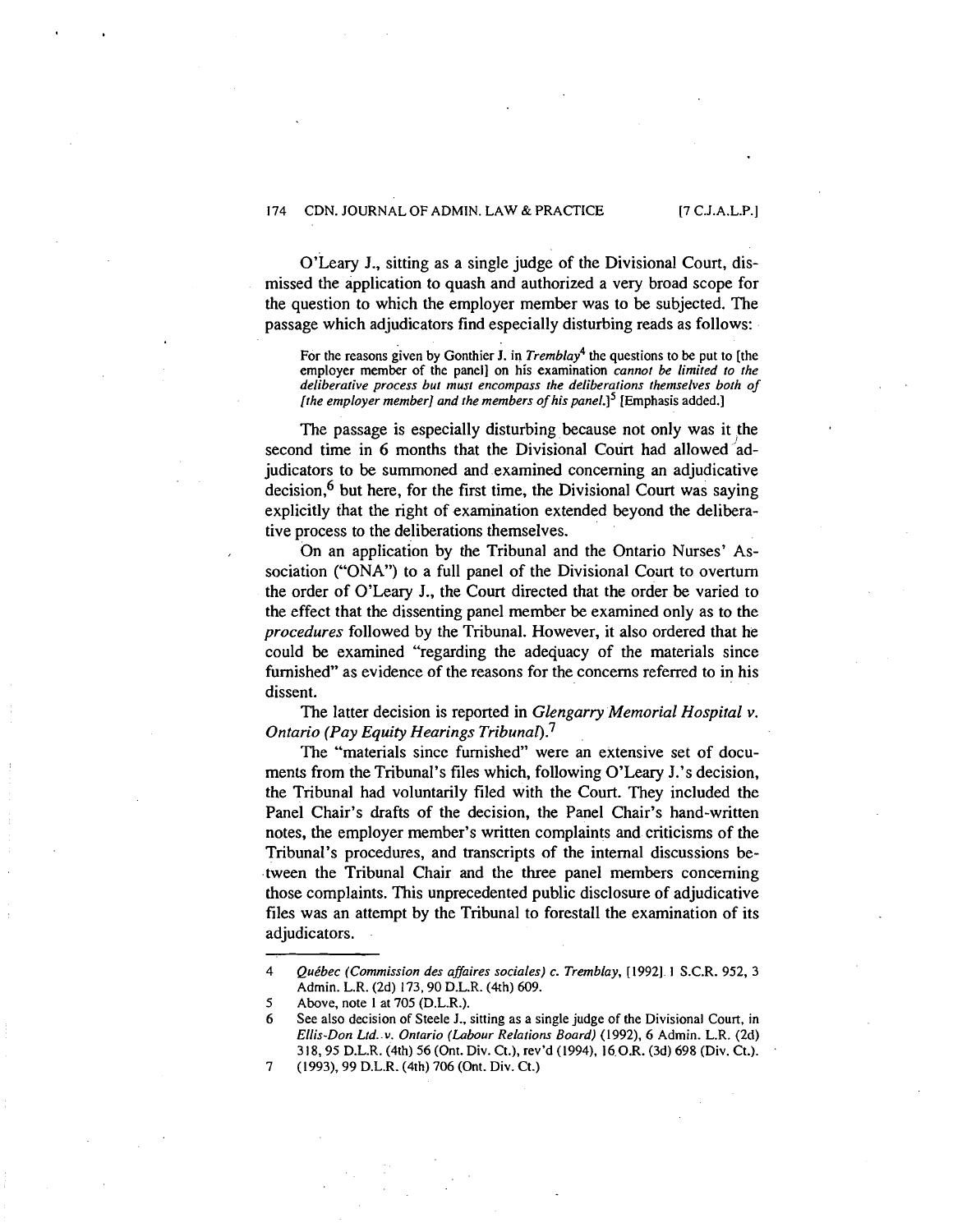The volunteer disclosure had not, however, satisfied the Court. Southey J., speaking for the Court, noted that

**[clounsel for the Tribunal is unwilling or unable to file an affidavit of [the employer member] stating that the material provides a sufficient record of the basis for his statement, despite the undertaking of counsel for the hospital that he**  would not cross-examine [the employer member] on such affidavit,<sup>8</sup>

and held that, in those circumstances, before dealing with the application for a judicial review, "it must hear from [the employer member] regarding the adequacy.of the materials furnished."

This variation in O'Leary J.'s order removed the explicit permission to extend the examination to the deliberations themselves, and, at the time, the adjudicator community took some comfort from this aspect of the decision.

However, as a practical matter, Southey J.'s decision set up an examination agenda which in all the circumstances could hardly avoid ultimately encompassing the details of the deliberations.

The filed materials showed, for example, that, following an investigation of the employer member's complaints by the Tribunal Chair, the Chair and the Tribunal as a whole had concluded that his concerns were not justified. As the employer member subsequently issued the dissent notwithstanding that finding and in violation of the Tribunal's procedures, the Tribunal Chair had in due course asked the Minister of Labour to have the member's appointment revoked. Following an investigation by the Minister, a settlement was reached and the employer member left the Tribunal. $9$ 

These events had all occurred prior to the Court's decision to hear from the member regarding the adequacy of the materials filed by the Tribunal, and it must have been apparent to the Court that an examination of the member on that subject in those circumstances must almost inevitably lead to a full review of his and his fellow panel members' deliberations regarding their adjudicative decision. It would also have been clear that such testimony would almost. certainly force the Tribunal or ONA to summon and examine the other panel members concerning their deliberations. Any rebuttal or clarification of the employer member's testimony would depend on such further testimony.

**<sup>8</sup> Ibid. at 707.** 

The latter facts may be found recited by Carruthers J. in a decision in a related **matter: Welland County General Hospital v. Ontario (Pay Equity Hearings Tribunal) (1993), 10 Admin. L.R. (2d) 232 (Ont. Div. Ct.).**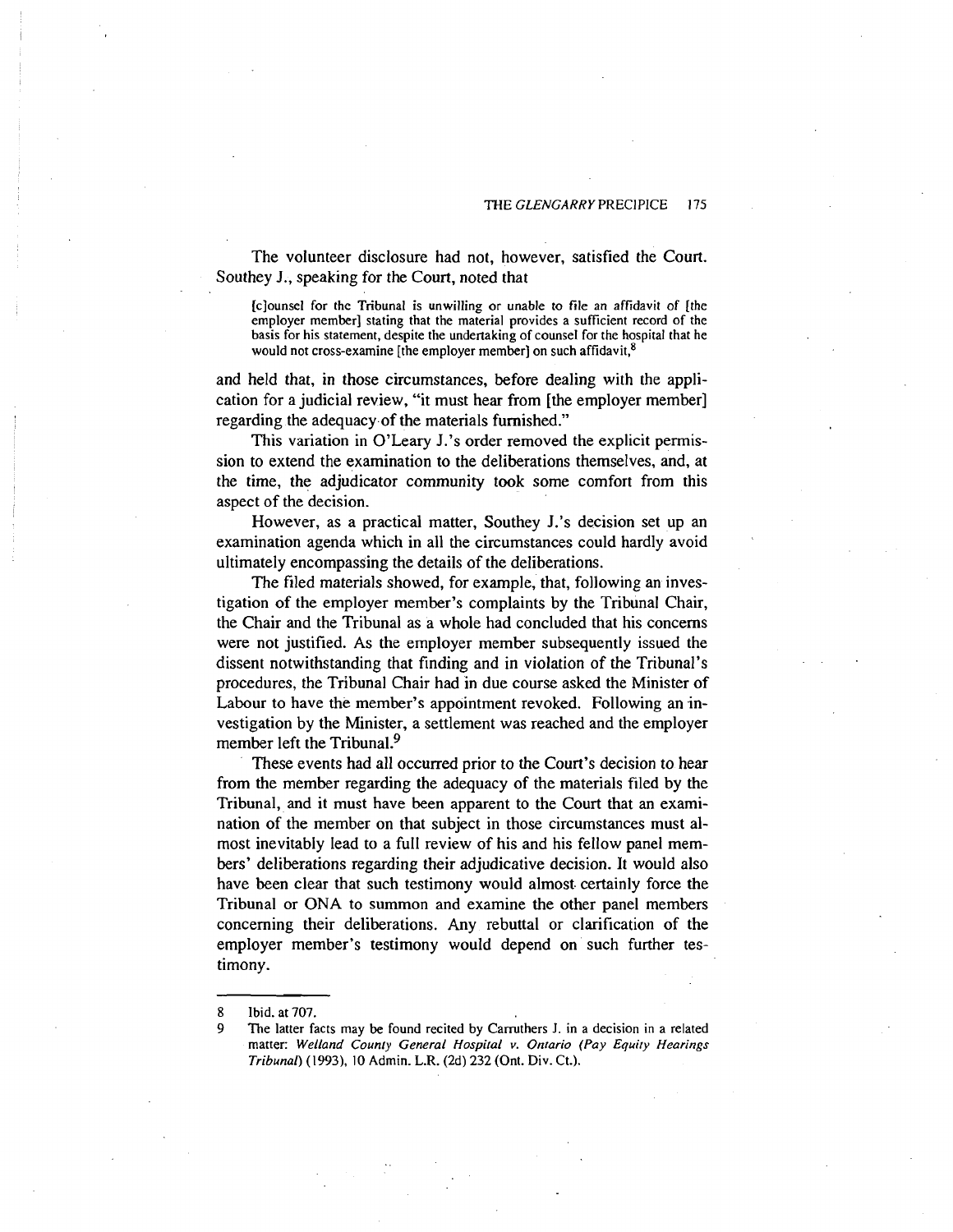In the event, none of these examinations actually took place. To prevent the destructive and unseemly public examination and crossexamination of its adjudicators concerning their deliberations, the Tribunal arranged to settle the evidence issue by opening its full files for the period in question to the scrutiny of counsel for Glengarry, and agreeing to file additional written material selected by Glengarry counsel.

Glengarry accepted this proposal, and thereby spared the administrative justice system the full rigour of the sorry spectacle otherwise implicit in the Court's order.

The disclosure was nevertheless unprecedented in its extent, with the principle of deliberative secrecy being well and truly violated.

The results may be seen in the ultimate decision of the Divisional Court on the judicial review application itself. It is a decision of a full panel of the Divisional Court (Hartt, Southey and H.J. Smith JJ.) released December 23, **1993.1°** The Court's reasons were delivered by Heather Smith J.

Judicial review of the panel's majority decision had been sought on two grounds: first, that on an issue involving the Tribunal's jurisdiction the panel had been wrong in its interpretation of the statute, and, second, that the decision-making process disclosed as a result of the employer member's allegations had been in breach of the principles , of natural justice as set out in the *Consolidated Bathurst* decision of the Supreme Court of Canada.<sup>11</sup>

Glengarry was successful on the first ground and the Tribunal's decision has been quashed, although at the time of writing it is understood that ONA has applied for leave to appeal the Court's decision in that respect.

However, because of its general importance, the Court also gave full consideration to the second ground for the application. In a fully reasoned decision in which the nature of the Tribunal's decisionmaking processes was fully reviewed, the Court concluded that in pursuing that process in the *Glengarry* case neither the Tribunal nor the majority members of the *Glengarry* panel had breached any principles of natural justice. The Court found, in effect, that the dissenting member's concerns were unjustified.

**I0 (1993). IC.C.E.L.(2d)248,4P.E.R.87(Ont.Div.Ct.).** 

**I I** *Consolidafcd Bafhurs! Packaging Lfd.* **v.** *Infernafional Woodworkers of America, Local 2-69,* **[I9901 1 S.C.R. 282.42 Admin. L.R. 1,68 D.L.R. (4th) 524.**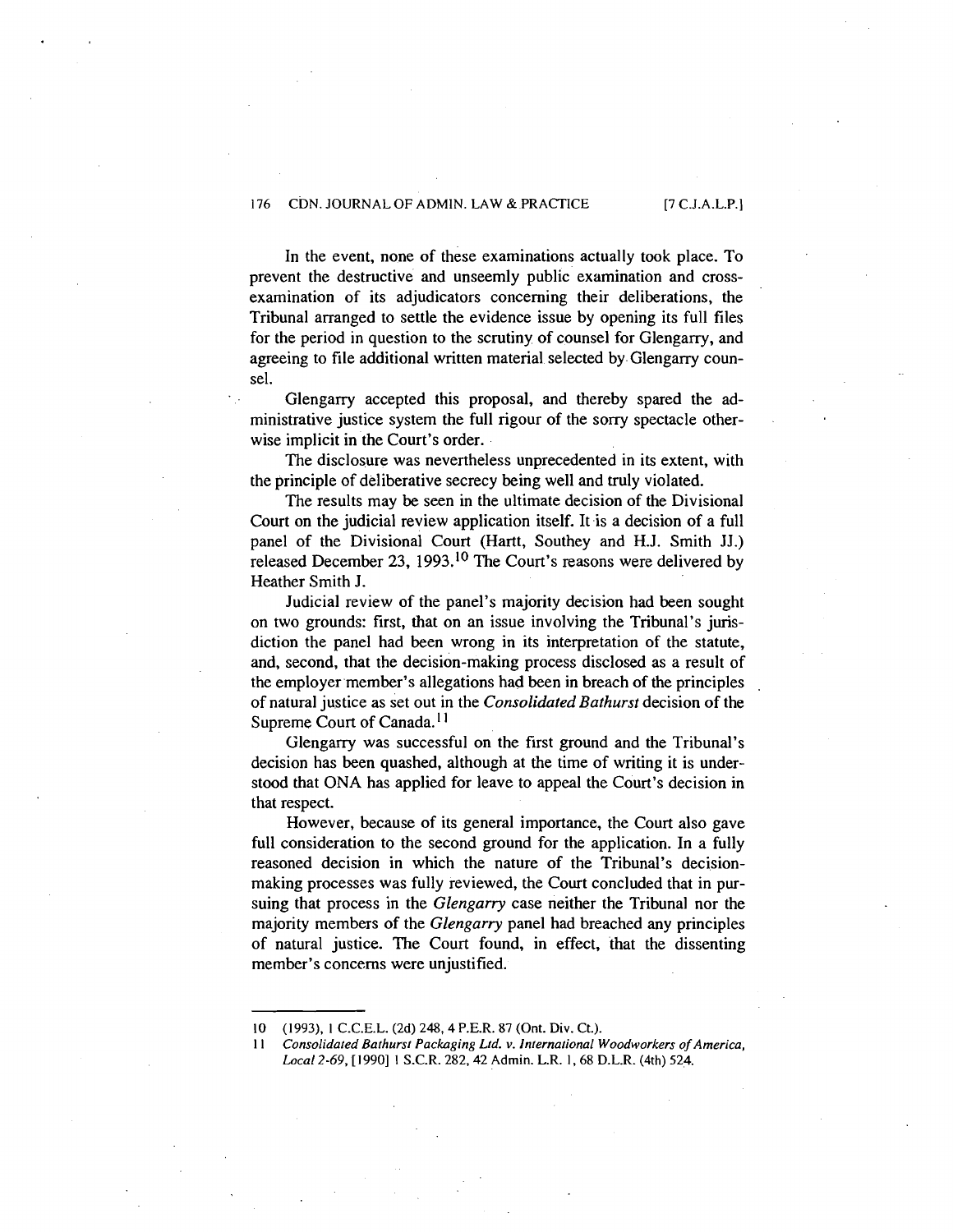Lending, as it does, further important support to the burgeoning law concerning the legitimacy of processes designed to institutionalize administrative tribunal decisions,  $12$  this is a result that Ontario tribunals will welcome. However, an extraordinary price has been paid.

Perusal of the facts recited in the Court's reasons – facts available to the court only as a result of Tribunal disclosures made necessary by the court orders concerning the summoning of the employer member makes the extraordinary cost to the independence and autonomy of administrative-justice adjudication in Ontario clear.

In point of fact, the mental deliberations of all three members of the *Glengarry* adjudicative panel were exposed and reviewed. The following single sentence from the judgment makes that clear.

**The materials submitted by the Tribunal also set out the chronology of the**  decision-making process, *including the various positions taken by the panel*  $m$  *members at the time of each draft*.<sup>13</sup> [Emphasis added.]

The concept of deliberative secrecy for administrative adjudicators has been ripped apart in the *Glengarry* proceedings, and, in the respectful submission of the authors, the Divisional Court decisions which have led to this result show a distressing lack of concern as to their inevitable impact on the independence and autonomy of administrative-justice adjudication in Ontario, and scant regard for the previously entrenched common law principle of deliberative secrecy.

In this article, the authors review the law relating to deliberative secrecy as it applies to adjudicator members of administrative tribunals; highlight the dangers inherent in the *Glengarry* decisions; and suggest a solution.

The article proposes a judicial strategy for responding appropriately to the courts' need to investigate potential breaches of natural justice in tribunal decision-making processes, while not endangering the confidentiality of an adjudicator's own deliberations. The strategy is designed to avoid the unseemly and destructive business of unilateral initiatives by disgruntled colleagues opening an adjudicator's mental processes to partisan review in a public forum.

**13 Above, note 10.** 

**<sup>12</sup> See Ellis, "Comments on the Institutionalizing of Tribunal Decisions" in**  *Adminisfrafive Law: Principles, Pracfice and PIuralism* **(Toronto: Carswell, 1993) (Special Lectures of the Law Society of Upper Canada, 1992) 357.**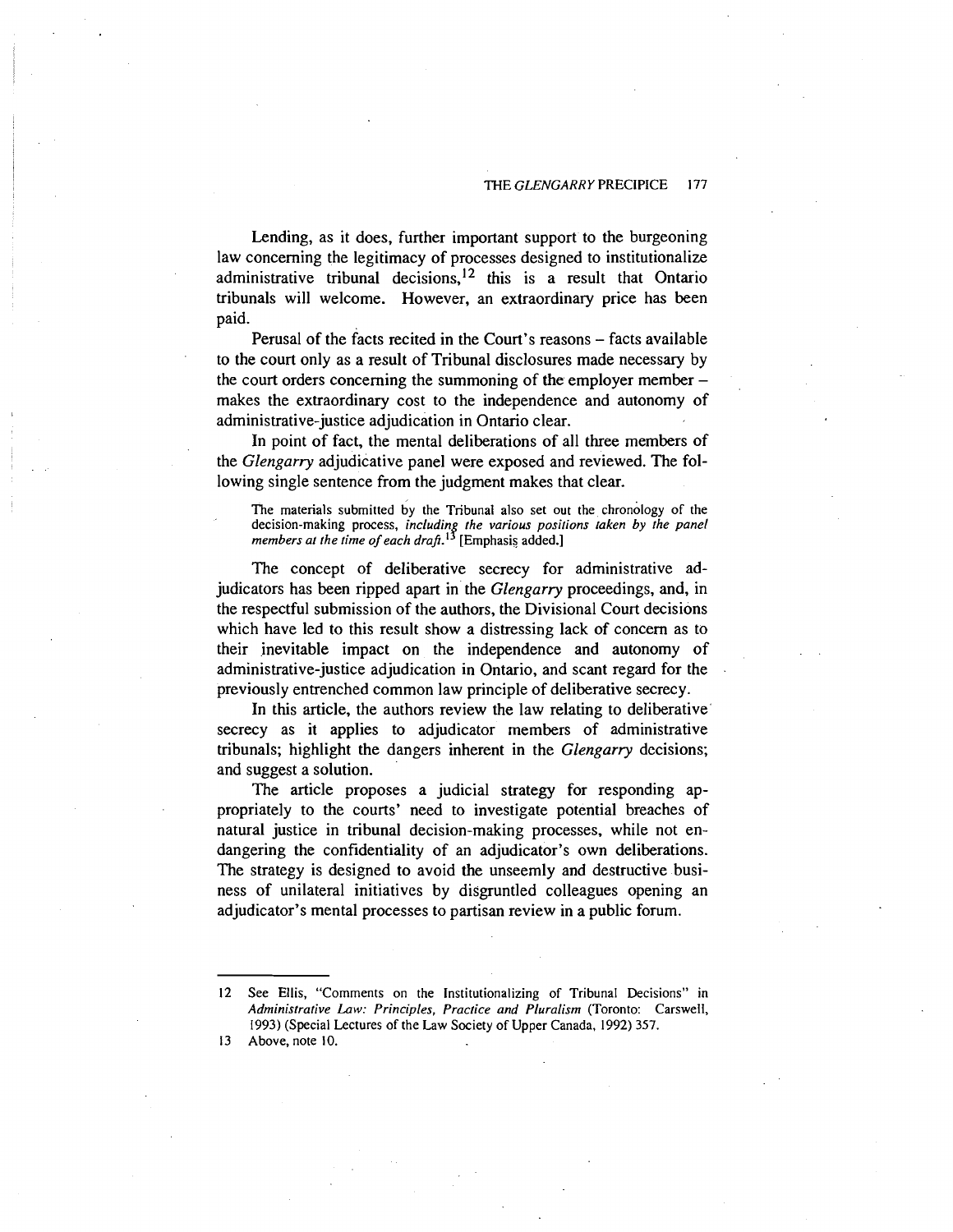A collateral issue considered in *Glengarry* (and in *Ellis-Don)* is the effectiveness of a statutory immunity for tribunal adjudicators against being compelled to testify. In both cases, it was held that in the circumstances of those cases the statutory immunity was not effective. The authors are not, however, particularly concerned with that point. The more important questions are the sanctity at common law of the secrecy of an adjudicator's deliberative processes, the extent to which that long-standing and fundamental principle has been eroded by these recent decisions, and what needs to be done about it.

Consideration of the statutory immunity issue has been relegated to the end of this article in order not to obscure the central importance of the common law questions.

## **2. THE COMMON LAW POSITION**

## (a) The **Sanctity** of **a Judge's Deliberative Processes**

The *Glengarry* decisions effectively mandated an inquiry into the thought processes of the three adjudicators on the *Glengarry* panel, and possibly of other members of that Tribunal, for the purpose - effectively  $-$  of determining what motivated each of the adjudicators to arrive at their respective decisions. Such an inquiry is unprecedented in English/Canadian law.

Admittedly, the principle is particularly clear with respect to judges. The principle that judges may not be called upon to explain their decisions was recently affirmed by the Supreme Court of Canada. In *MacKeigan v. Hickman*<sup>14</sup> a majority of the Supreme Court rules that the constitutional principle of judicial independence shields judges from being required to testify either as to the reasons for their decisions or as to the administrative or institutional aspects of the judicial process connected with their decisions.

In *Hickman,* the principle was held to shield the Chief Justice of the Nova Scotia Court of Appeal from any inquiry into the reasons underlying his assigning, to the Court of Appeal panel that was to hear the Donald Marshall appeal, a judge who had been the Province's Attorney General at the time of Marshall's trial and conviction. At the time of that assignment, Marshall's trial and convictions, under the auspices, of course, of that Attorney General, had already been the subject of considerable public controversy.

14 [I9891 2 S.C.R. 796,41 Admin. L.R. 236.61 D.L.R. (4th) 688.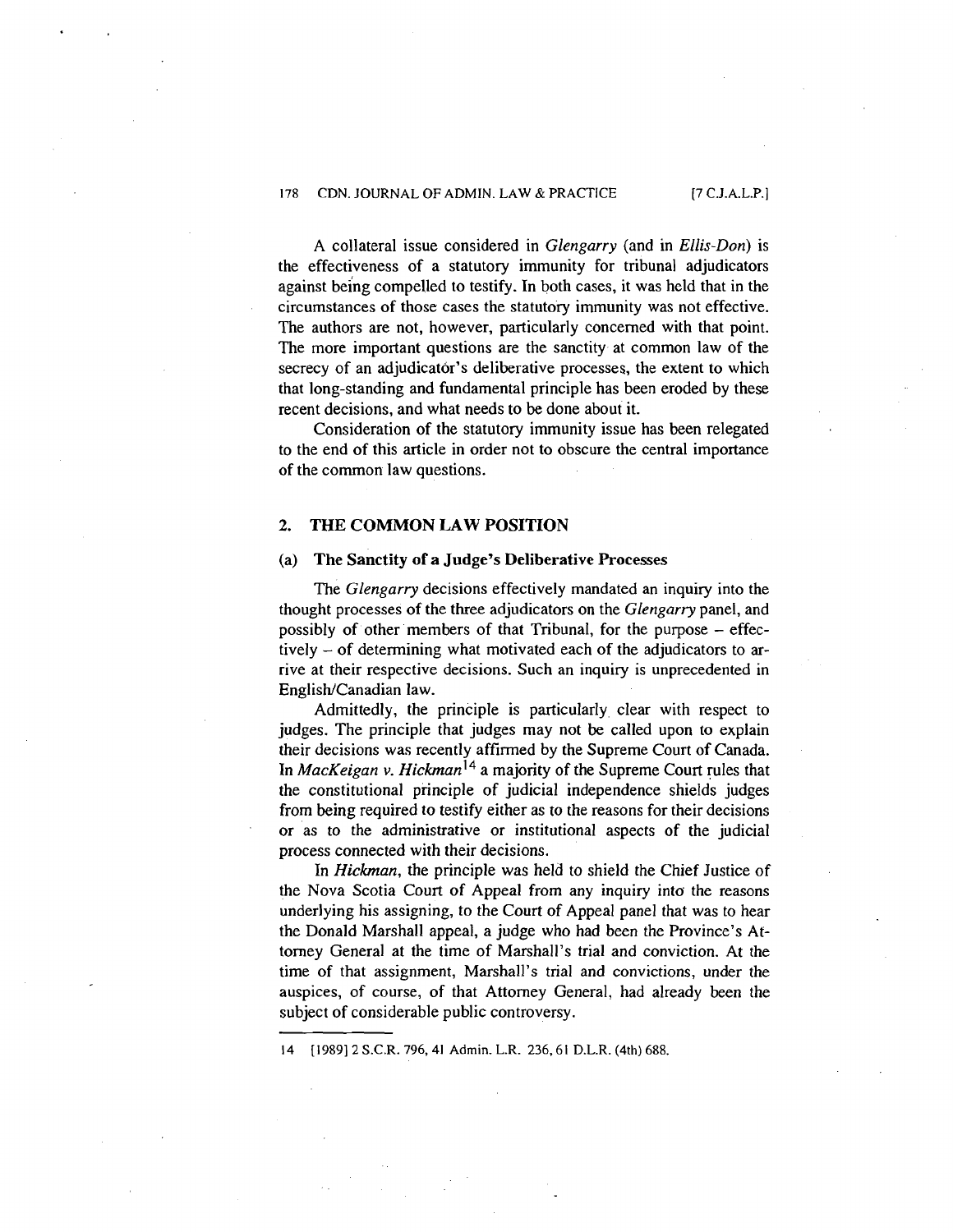The secrecy of a judge's deliberative process  $-$  the fact that a judge's decision-making takes place within a sanctuary of confidentiality safe from prying eyes - has always been regarded as an essential element of judicial independence, and has been held to require extending to judges unqualified protection from having to justify, defend or explain a judicial decision. This freedom from scrutiny  $-$  this principle of sanctuary for the decision-making process  $-$  enables judges to reflect on the evidence without restriction, to draw conclusions untrammeled by any concern of subsequent disclosure of their thought processes, and, where they are so inclined, to change these conclusions on further reflection without fear of subsequent criticism or of the need for subsequent explanation.

It should be noted especially that, in Hickman, the Supreme Court **was** faced with a dilemma similar to that faced by the Ontario Divisional Court in Glengarry. In Hickman, the competing policy interest was the need to get to the bottom of certain appearances of judicial impropriety. The price for doing so would have been a precedentsetting breach of the judge's heretofore impenetrable decision-making sanctuary. In the majority's view, the price was too high; at the cost of frustrating any public resolution of the appearances of impropriety, it opted in favour of preserving the sanctuary. The pre-eminence of the sanctuary principle  $-$  if it may be so labelled  $-$  could hardly have been made plainer.

In Glengarry, the competing policy interest was the need to get to the bottom of an especially provocative allegation of a possible breach of the principles of natural justice and, here too, the price of doing so was clearly to be a significant brcach of the decision-making sanctuary - in this case, the part of the sanctuary that protects tribunal adjudicators,

In Glengarry, the interests competing with the sanctuary principle were *not* intrinsically more important than the competing interests in Hickman. The completion of a judicial investigation into a claim of a breach of the principles of natural justice by an administrative tribunal in a civil proceeding is surely not inherently of more pressing public interest than the completion of an investigation into circumstances which to many gave the appearance of a judicial biased act by a chief justice of a provincial court of appeal in a criminal matter.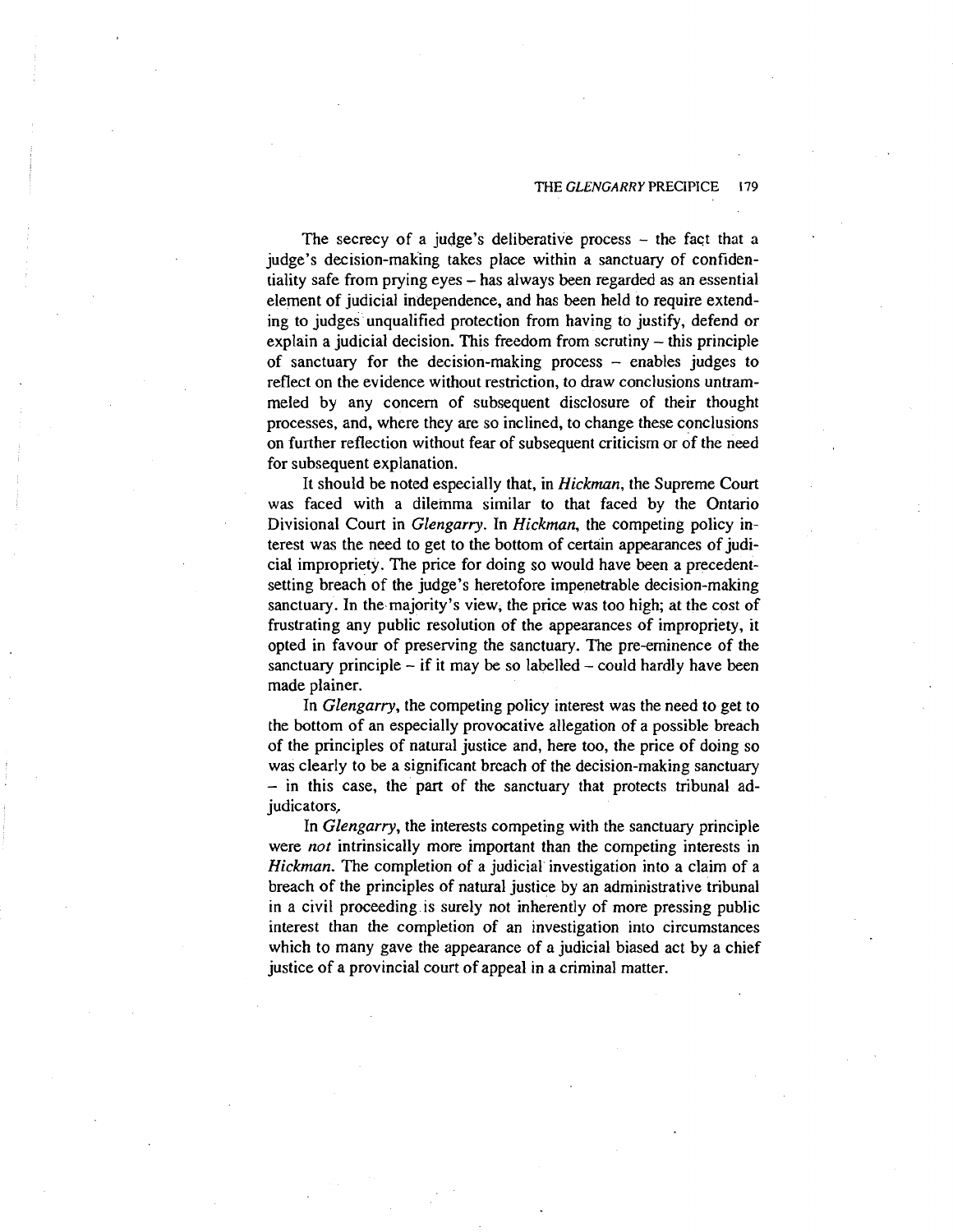But in *Glengarry,* the Ontario Divisional Court sacrificed the adjudicative sanctuary, almost as a matter of course. Looked at back-toback, *Hickrnan* and *Glengarry* seem to send the message that the sanctuary principle is much less important for tribunal adjudicators than it is for judges, thus marking the first time that the common law has permitted a significant distinction to be drawn between judges and other adjudicators with respect to the importance of deliberative secrecy.

## **(b) The Sanctuary Principle and Administrative Tribunal Adjudicators**

It is true that adjudicator members of administrative tribunals have not been accorded the unqualified protection from inquiry into their decision-making processes that judges enjoy. However, the scope of permitted inquiry has always been very limited and, until now, has never extended to the secrecy of the deliberative process itself.

As *Glengarry* makes clear, what has put the sanctuary principle in jeopardy for administrative adjudicators is the recent decisions of the Supreme Court of Canada in *Consolidated Bathurst* and in *Tremblay*.<sup>15</sup>

These two decisions dealt with the need for court supervision of the growing institutionalization of the decision-making processes in administrative tribunals. And, perhaps particularly in *Tremblay,* the possibility seems to have been raised - but not there, in point of fact, realized - of the courts effectuating that supervision by broadening the scope of possible inquiry into a tribunal's decision-making processes to the extent of even including an examination of a tribunal adjudicator's actual deliberative process.

It is the destructive potential of the breach of the sanctuary principle arguably contemplated in *Tremblay* that has come home to roost in *Glengarry.* 

#### (i) *The sanctuary principle prior to Consolidated BathurstlTremblay*

One of the early and leading cases on the sanctity of a tribunal adjudicator's decision-making process is the decision of the House of Lords in *Buccleuch (Duke)* v. *Metropolitan Board of works.16* 

*16* (1872). L.R. *5* H.L. 41 8.

*<sup>15</sup>* Above, note *4.*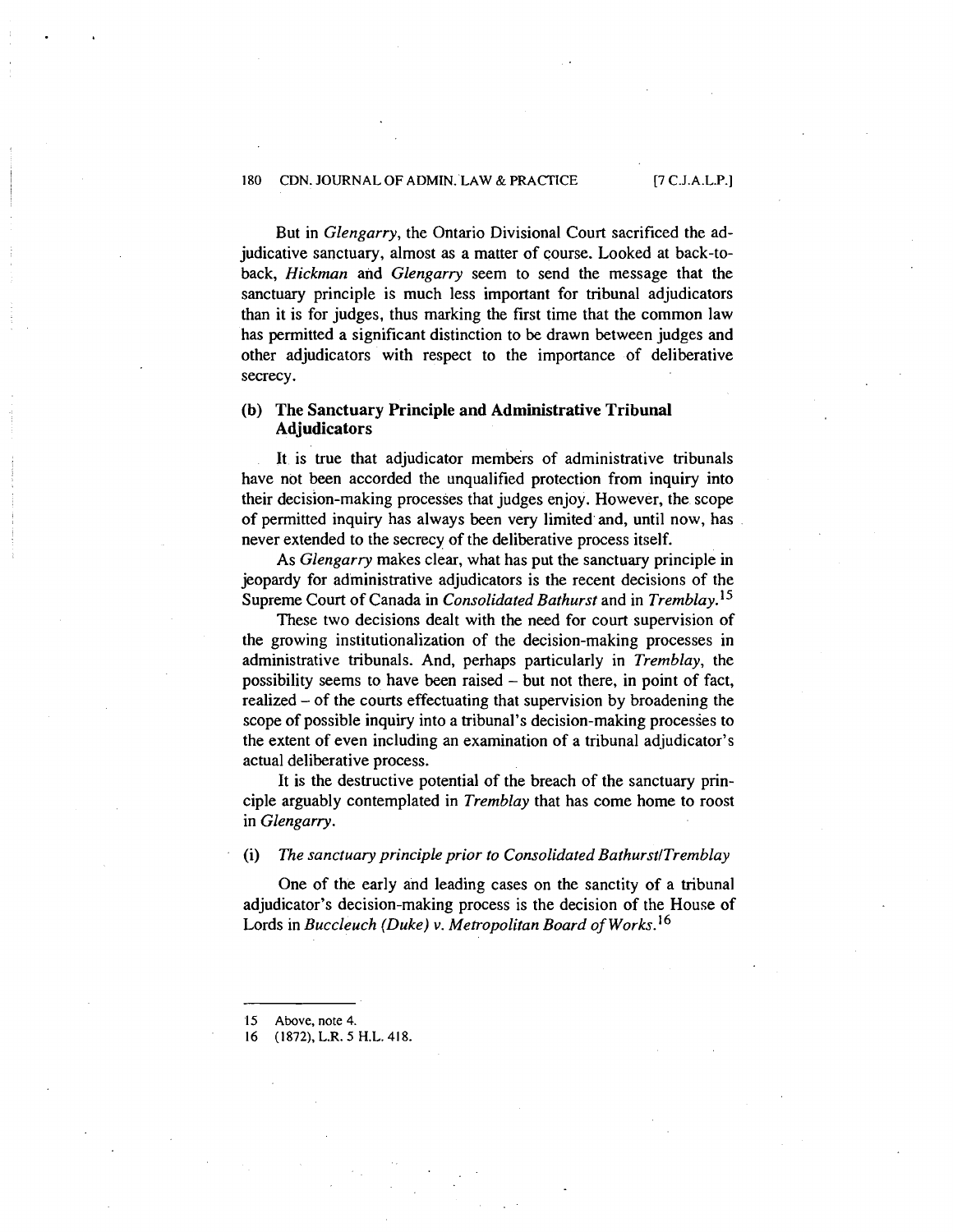In that case, the award of a statutorily appointed arbitrator was appealed, and the appellant summoned and examined the arbitrator at trial. The arbitrator was questioned on three matters: the issues he considered, how he constituted the award, and the basis of his findings regarding the individual components of the award. On appeal, the admissibility of this testimony was challenged.

The House of Lords agreed that the arbitrator was a competent witness. It treated the issue as a matter of competence rather than compellability, and suggested in passing that judges are not considered competent to testify about their decisions.

(The justification for finding the arbitrator to be competent was not clearly articulated, although the Court indicated that it was then a common practice for an arbitrator to swear and affidavit as to what took place before him and then to be examined on it. This may have arisen from the absence of official transcripts of such proceedings.)

In any event, the decision of the House of Lords specified clearly that the acceptable scope of examination of the arbitrator must be limited to matters which establish that the issues before him were matters within his jurisdiction. It held that there can be no inquiry into what passed through his mind before he formed his conclusions.

In so holding, the Court quoted with approval the following opinion of a lower court judge in the case (Baron Cleasby), who, in elaborating upon the distinction between a legitimate inquiry into the issue of the arbitrator's understanding of his jurisdiction and the improper examination of the arbitrator's thought processes, had stated:

The award taken by itself is something certain and fixed, and settles the rights of the parties; but if evidence be admitted of the intention and state of mind of the umpire when he made it, its certainty is destroyed, and its effect depends upon his memory, clearness of intellect, and perhaps upon his views and wishes taken up afterwards. Surely it would be a most dangerous thing, after an award has been made which becomes of itself the foundation of a right, to allow any one to retain the power of explaining it away, or even of defeating it. We can properly investigate the acts of a Judge or arbitrator in prosecuting a particular inquiry, and his judgment founded upon it; but how can we investigate his secret thoughts or intentions? He is the only master of them, and what he says must be conclusive, as there is nothing that can contradict or explain it.<sup>17</sup>

Thus the sanctity of the deliberative process has been explicitly endorsed by the House of Lords in words that brook no distinction between judges and members of inferior courts or tribunals, but reflect

17 Ibid. at 434.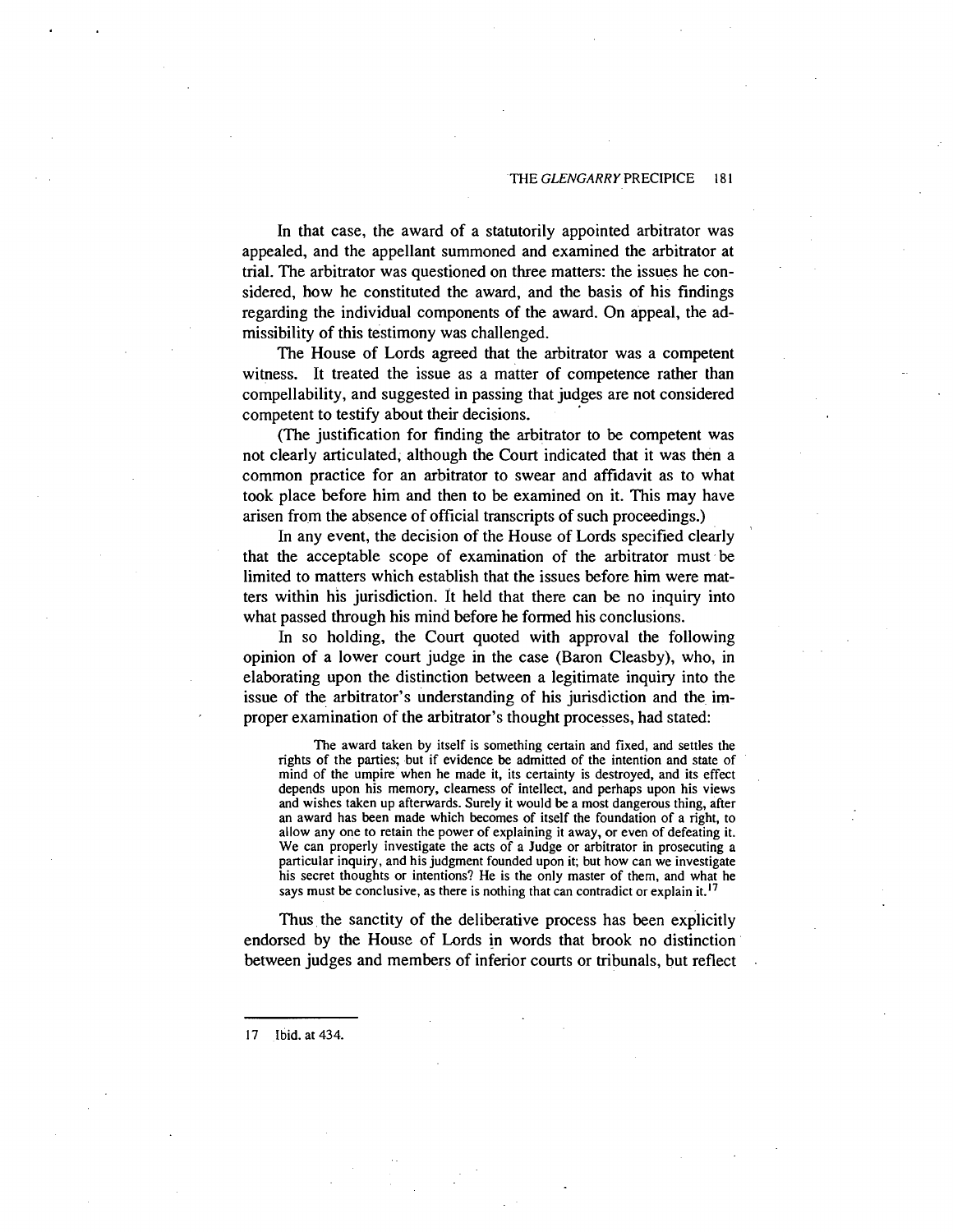instead an appreciation that deliberative secrecy is fundamental to the integrity of adjudication, at whatever level.

This view was affirmed in 1951 by the English King's Bench Division in its decision in Ward v. Shell-Mex & B.P. Ltd.<sup>18</sup> A workers' compensation claimant had sought to summons a member of a statutory medical board which had examined him. The purpose of the summons was to have the board member explain the decision of the board. The Court, applying Buccleuch, held the member's evidence to be inadmissible. It noted that, despite the fact that the doctor had been appointed to the tribunal because of his medical expertise, his evidence was not to be regarded as that of an expert witness, but as the opinion of a statutorily appointed adjudicator. As such, the opinion of the doctor was presumed to be reflected in the award, and could, therefore, not be the subject of any examination.

The issue first came before the Ontario Divisional Court in Agnew **v.** Assn. of Architects (0ntario).19 In that case, the Court refused to permit the members of a professional licensing tribunal to be examined on the substance of their decision denying an application for a licence. Campbell J. quashed the summons, stating that as regards deliberative . secrecy there is no distinction to be drawn between a judge and a member of an administrative tribunal. The following is the pertinent passage:

The mischief of penetrating the decision process of a tribunal member is exactly the same as the mischief of penetrating the decision process of a judge.

Apart from the practical consideration that tribunal members and judges would spend more time testifying about their decisions than making them, their compellability would be inconsistent with any system of finality of decisions. No decision and a **fortiori** no record, would **be** really final until the judge or tribunal member had been cross-examined about his decision. Instead of review by appeal or extraordinary remedy, a system would grow up of review by cross-examination. In the case of a specialized tribunal representing different interests the mischief would be even greater because the process of discussion and compromise among different points of view would not work if stripped of its confidentiality. $^{20}$ 

Campbell J. indicated that the legitimate scope of examination of a tribunal member is restricted to matters which do not touch on the decision process. He would even appear to exclude an examination of tribunal members as to matters which go to the issue of jurisdiction, as

Ibid. at 14 (O.R.).

<sup>18 [</sup>I9521 **1** K.B. 280, [I95 I] 2 All E.R. 904. 19 (1987). 30 Admin. L.R. 285,64 O.R. (2d) 8 (Div. Ct.)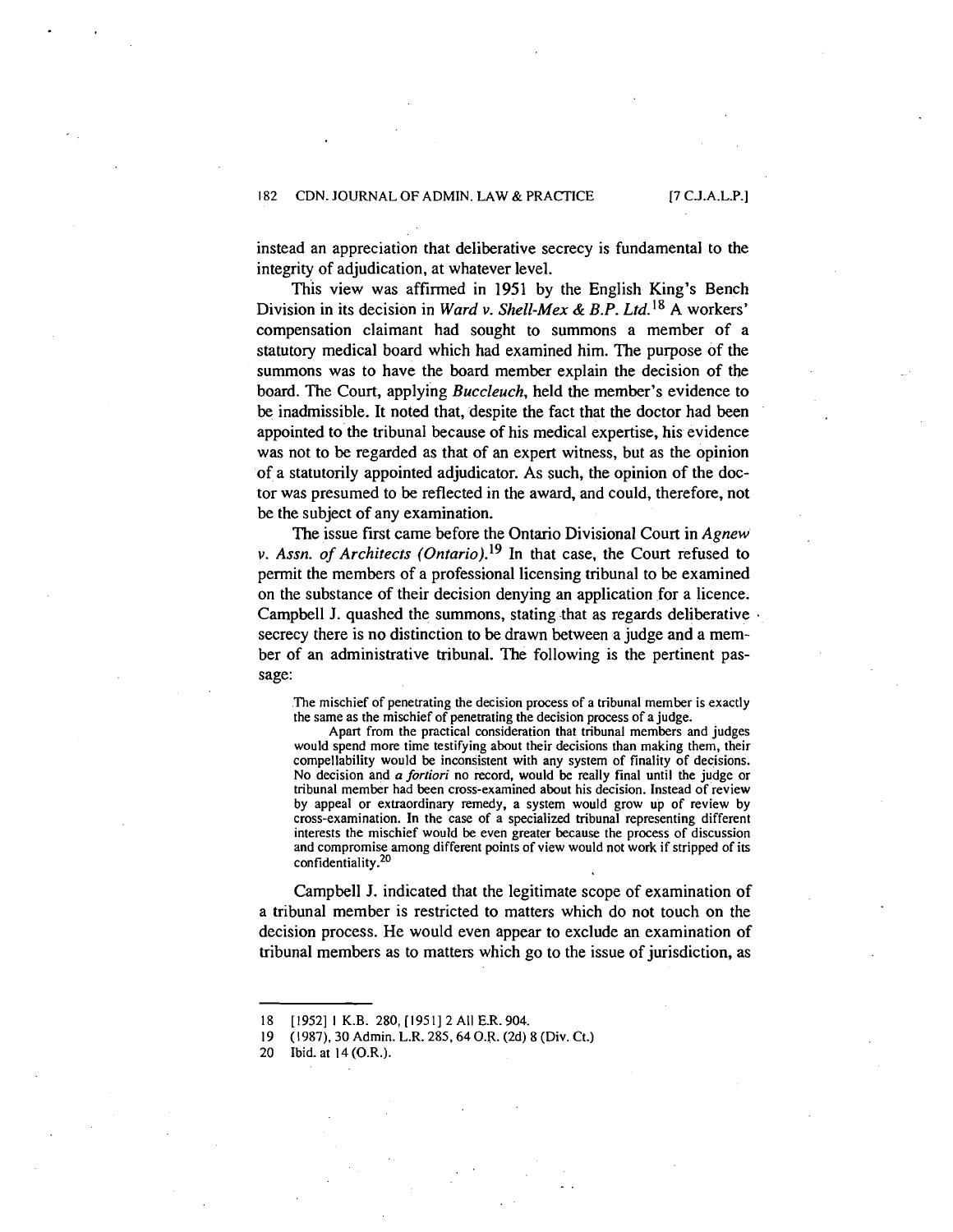he suggests that current administrative tribunal practice permits a determination of the issue of jurisdiction without resorting to an examination of tribunal members under oath.2'

In summary, it is apparent that prior to *Consolidated Bathurst* and *Tremblay,* the common law principle of sanctuary from inquiry for the mental part of an adjudicator's decision-making process applied as much to the decision-making of members of administrative tribunals as it did to that of judges.

However, it must be acknowledged that none of these cases dealt with the examination of tribunal members in circumstances in which a breach of natural justice is alleged and examination of the adjudicator is the only means by which the alleged breach can be investigated. And it is this particular problem which confronted the Court in *Glengarry*  and which fell to be addressed for the first time by the Supreme Court of Canada in *Consolidated Bathurst* and, subsequently, and most particularly, in *Tremblay.* 

#### (ii) *Consolidated BathurstlTremblay*

The particular context in which the issue arose in these two cases involved the increasingly overt resort by tribunals to institutionalized decision-making processes, and the corresponding increased need of the courts to supervise the risks to the principles of natural justice inherent in such processes.

In *Consolidated Bathurst,* the Court had affirmed the legality of a tribunal's institutional, consultative process designed to foster consistency and quality in decision-making within the tribunal as a whole. In doing so, however, it was necessary for the Court to specify the limits to such processes. It ruled that, while such processes may be designed to influence an adjudicator's decision, they may not be of such a nature as to "constrain" or appear to "constrain" his or her decision-making they must, for instance, be voluntary.

It also held that in order to respect the rights of parties to meet the case against them, evidence and findings of fact should be excluded from institutional discussions and no new law or policy issues should be considered by the decision-maker as the result of such processes without giving the parties an opportunity to make submissions on such issues.

Ibid. at 16.  $21$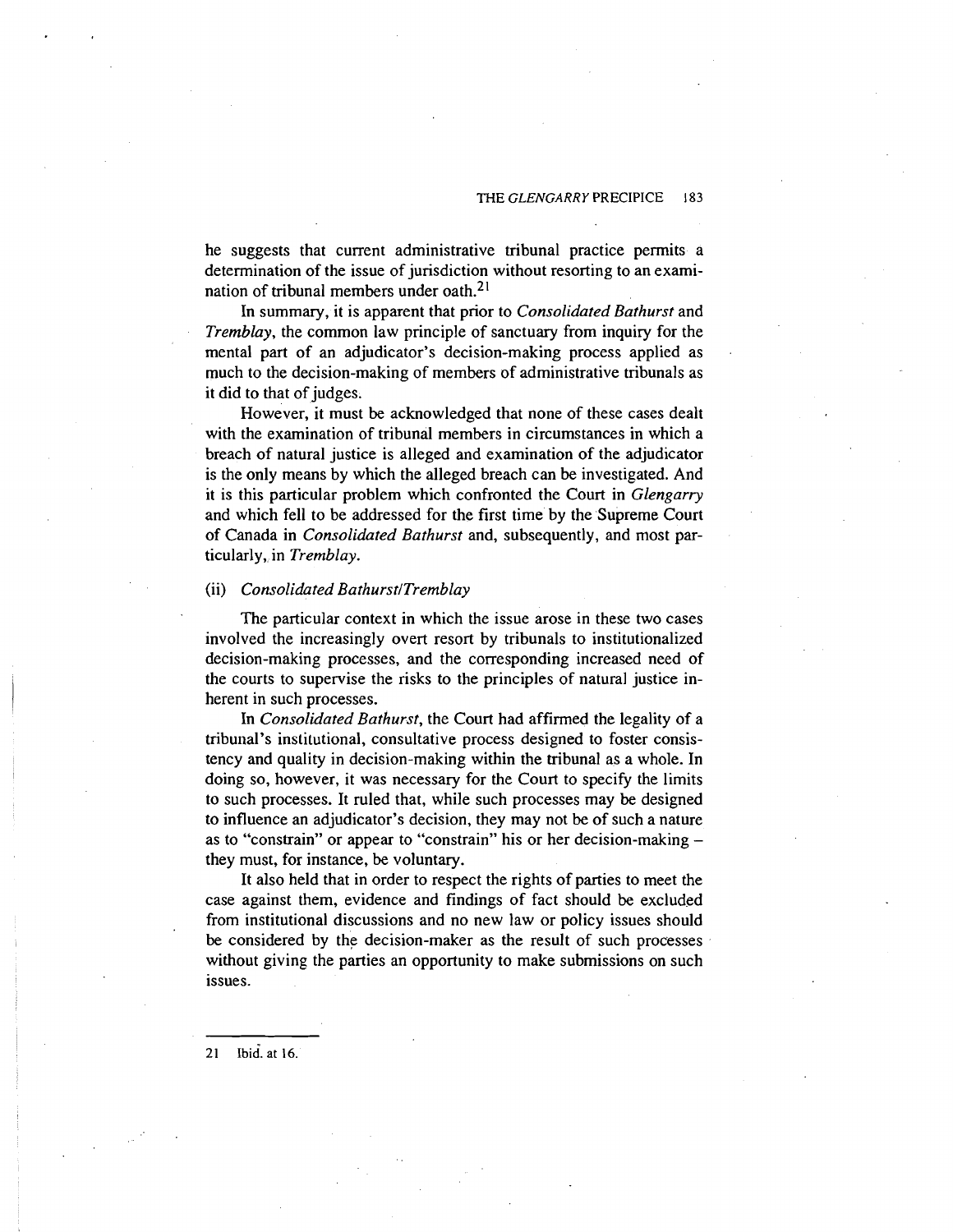Obviously, the principle that adjudicative decision-making takes place within a protected sanctuary is implicitly threatened by the need to investigate such distinctions as these. That implicit threat was quick to take on concrete form.

In Tremblay, the Supreme Court found itself faced with applying the Consolidared Barhursr limits. And Gonthier J.'s judgment on behalf of the Court does indeed make it clear that the process of administrative-justice decision-making may attract heightened judicial scrutiny because of the requirement to reconcile the institutional, adjudicative-process needs of administrative tribunals with the basic principles of natural justice. He stated:

The institutionalization of the decisions of the administrative tribunals creates a tension between on one hand the traditional concept of deliberative secrecy and on the other the fundamental right of a party to know that the decision was made in accordance with the rules of natural justice. The institutionalized consultation process involving deliberation is the subject of rules of procedure designed to regulate the [tribunal's] "consensus tables" process; Paradoxically, it is'the public nature of these rules which, while highly desirable, may open the door to an action in nullity or an evocation [this case, it may be noted, originated in Quebec]. It may be questioned whether justice is seen to be done. Accordingly, the very special way in which the practice of administrative tribunals has developed requires the court to become involved in areas into which, if a judicial tribunal were in question, it would probably refuse to venture.<sup>22</sup>

Gonthier J. went on to look to the Court's judgment in  $Hickman^{23}$ for the proposition that the constitutional status of the judiciary would preclude any comparable scope of inquiry into the decision-making processes of judges. But neither he nor the judgments in Hickman make clear what there is about the constitutional status of judges that makes a difference in this respect. The Constitution establishes the structures for ensuring judicial independence but is not explicit concerning the freedom of judges from inquiry into their deliberative process by other judges.

The sanctuary principle is a common law principle that reflects the appreciation that deliberative secrecy is of the essence of any adjudicative process. And, as we have seen, on the main point it has always been applied equally to judges and administrative tribunal adjudicators. It may be thought that it has been so applied for the very good reason that deliberative secrecy is as much of the essence of tribunal adjudication as it is of judicial adjudication. As Mr. Justice

23 Above, note **14.** 

<sup>22</sup> Above, note **4** at 6 **18** (D.L.R.)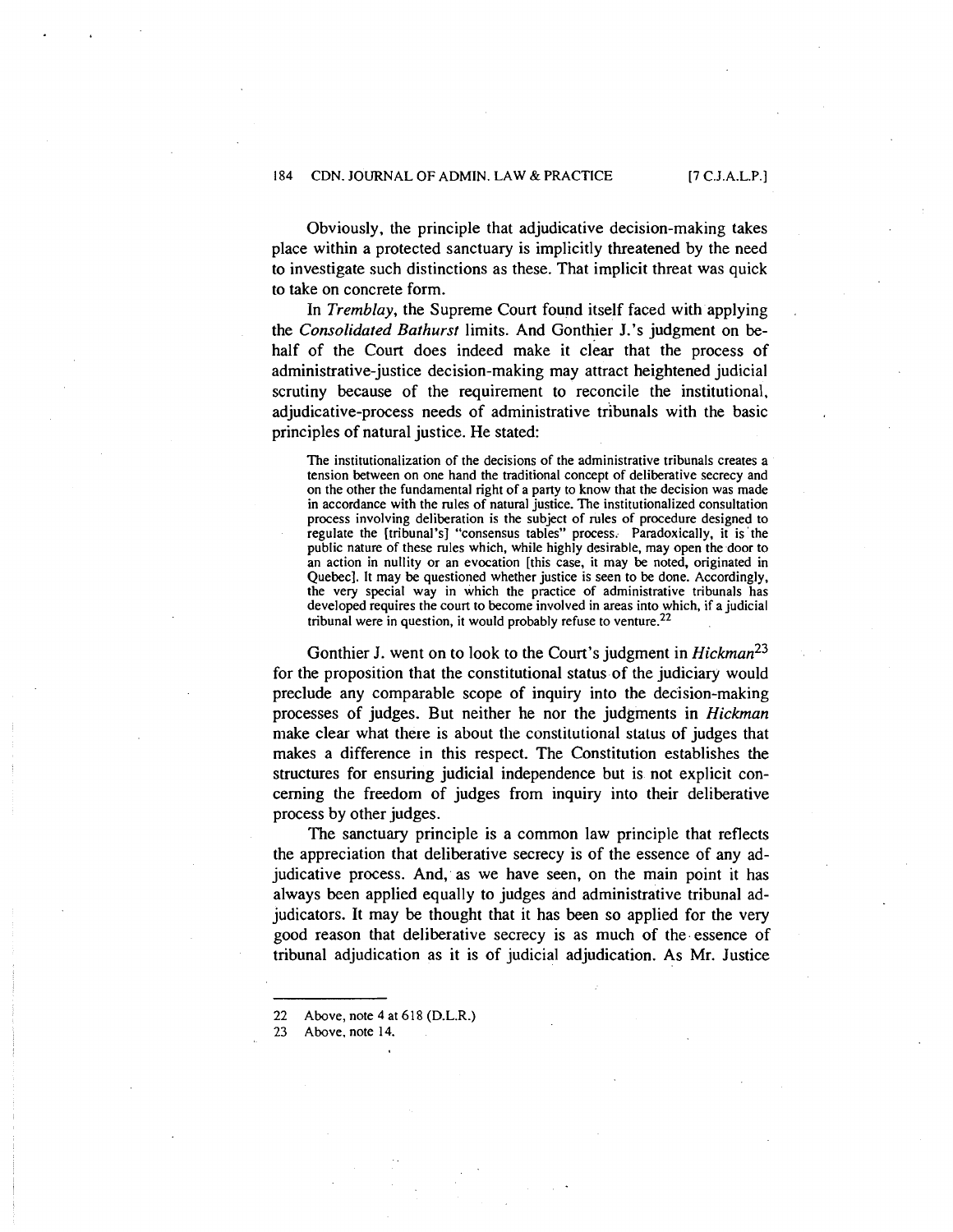Campbell observed in *Agnew,* "the mischief of penetrating the decision process of a tribunal member is exactly the same as the mischief of penetrating the decision process of a judge."<sup>24</sup>

To recognize this is not to equate tribunal members with judges, nor to suggest that tribunal members should enjoy the same constitutional status as judges. It is simply to say that the absence of constitutional status is not itself a reason for sacrificing the deliberative secrecy of tribunal adjudicative proceedings; that, in effect, the sanctuary principle as it relates to administrative-justice adjudication is also a principle of natural justice and one that is so important to the fundamental integrity of an adjudicative process that it warrants the same preeminent role over other principles of natural justice as was accorded to it in *Hickman.* 

In addition to the constitutional considerations mentioned in *Hickman,* Gonthier J. also referred to the fact that scrutiny of a tribunal adjudicator's decision-making processes may also be especially warranted by reason of the fact that decisions of tribunal adjudicators are not usually subject to appeal, but may only be examined by the courts in the context of a judicial review. He stated:

Additionally, when there is no appeal from the decision of an administrative tribunal, as is the case with the Commission [in this case], that decision can only be reviewed in one way: as to legality by judicial review. It is of the very nature of judicial review to examine, *inter alia,* the decision-maker's decisionmaking process. Some of the grounds on which a decision may be challenged even concern the internal aspect of that process: for example, was the decision made at the dictate of a third party? Is it the result of the blind application of a previously established directive or policy? All of these events accompany the deliberations or are part of them.

Accordingly, it seems to mc that by the very nature of the control exercised over their decisions, administrative tribunals cannot rely on deliberative secrecy to the same extent as judicial tribunals. *Of course, secrecy remains the rule, but it may none the less be lifed when the lirigant can present valid*  reasons for believing that the process did not comply with the rules of natural justice.<sup>25</sup> [Emphasis added.]

Whatever one may think of the relevance of this basis for distinguishing between judges and tribunal adjudicators with respect to deliberative secrecy, one cannot help but note that it entirely fails to even raise the question of the relative weight that should be given from a public policy perspective to the competing public interests in deliberative secrecy on the one hand and a judicial review's need to

<sup>24</sup> Above, note 20.

<sup>25</sup> Above, note 4 at 619 (D.L.R.).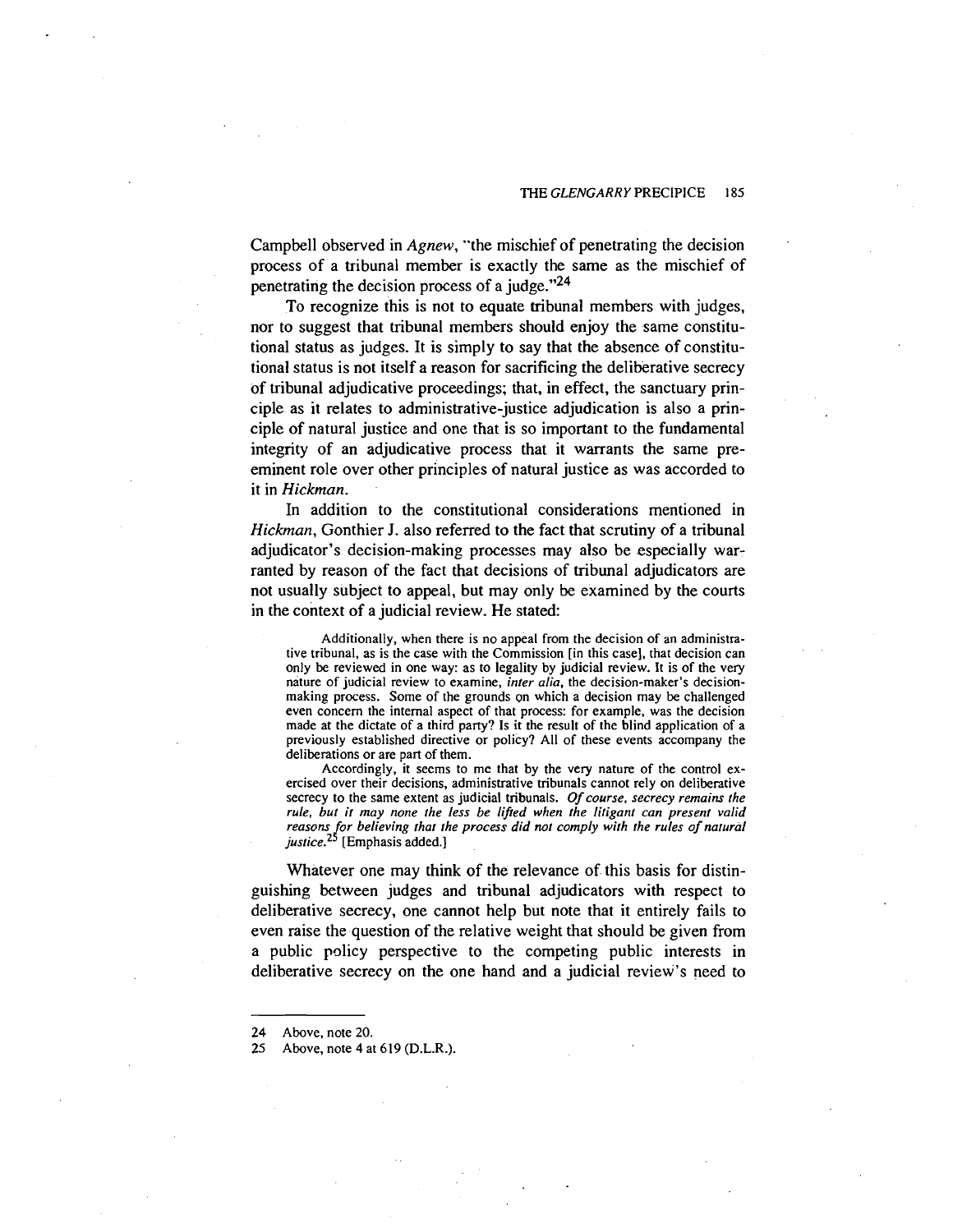examine the decision-making process on the other. The judgment seems simply to assume that the latter interest must govern.

In *Hickman,* for instance, the review in question there also could  $not - by$  its very nature  $-$  proceed without breaching the sanctity of the judge's decision-making process. And there the review was blocked and the potential damage to the system's credibility absorbed because the public interest in the later was seen to be greater than it was in the former.

No similar analysis appears to have been done in *Tremblay.* 

In any event, one of the members of the Social Affairs Commission in the *Tremblay* case was actually examined as to the treatment of that case post-hearing, and his testimony revealed to the Court's eye unacceptable institutional constraints on the decision-making process. The Court found that there were overtones of compulsion in the Commission's post-hearing consultation procedure which gave the appearance of compromising the adjudicative independence of the hearing panel and thus breached the rules of natural justice. The Commission's decision was quashed.

In light of *Tremblay,* it is now clear that members of administrative tribunals indeed do not enjoy the same degree of protection from examination of their decision-making processes as is enjoyed by judges. It appears that at least the questioning of a tribunal adjudicator as to what kind of post-hearing consultation may have taken place, and as to the existence of any objective evidence of constraint on the member to decide in a particular way, is now permissible.

It now, for example, seems at least possible that, in circumstances of sufficient suspicion, a tribunal chair may expect to have to answer questions concerning his or her choice of panel members which in *Hickman* the Supreme Court held could not appropriately be asked of the Nova Scotia Chief Justice in respect of the Panel in the *Marshall*  appeal.

However, it is not clear that *Tremblay* actually contemplates probing the state of a tribunal member's mind and the evolution of his or her thinking. As previously indicated. O'Leary J., of course, thought it did. He stated:

**In my view, Gonthier J. was not saying that a member of a tribunal could be examined only as to the process followed by the tribunal.in arriving at a decision. He stated quite clearly that the member could be questioned as to his very deliberations, as to why he decided as he did, for the processes "accompany the deliberations or are a part of them."26** 

**26 Above, note I at 704 (D.L.R.)**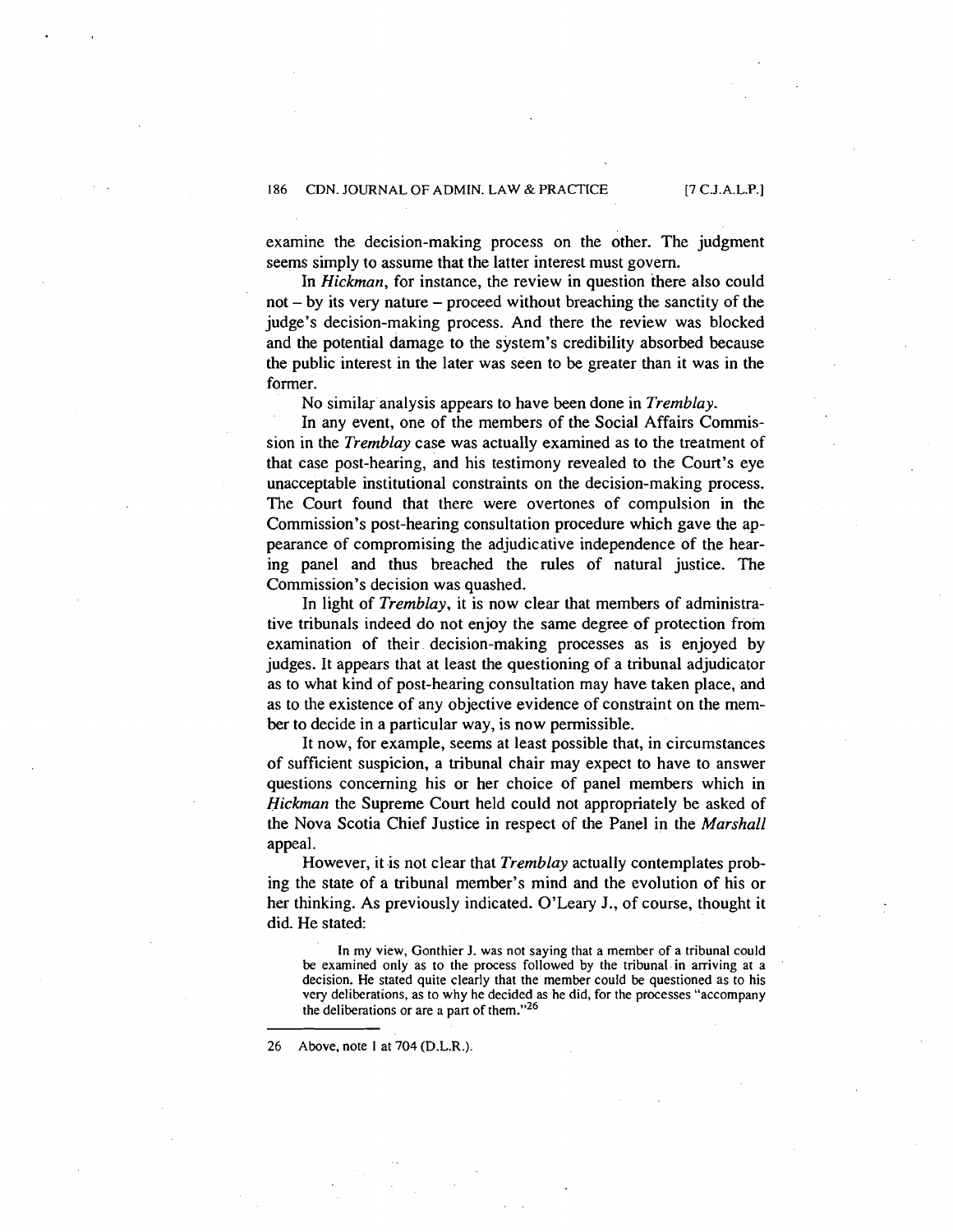And, as previously quoted:

**For the reasons given by Gonthier J. in** *Tremblay,* **the questions to be put to [the employer member] on his examination cannot be limited to the deliberative process but must encompass the deliberations themselves both of [the**  employer member] and the members of his panel.<sup>27</sup>

But, for those who have personal experience of the adjudicative role in administrative tribunals, this conclusion seems, with respect, quite plainly untenable from a public-interest point of view. For it remains a fact that deliberative secrecy is fundamental to the integrity of any adjudication process.

Indeed, as previously suggested, an adjudicator's assurance of deliberative secrecy may itself properly be regarded as a pre-eminent principle of natural justice. For it seems to these authors that nothing is more calculated to throw doubt on the objectivity and independence of an adjudicative decision than circumstances in which adjudicators know that subsequently, under cross-examination in a public forum, they may well be called upon to defend the decision and explain the mental processes that produced it. And, because of their limited terms of appointment and their need to eventually resume non-adjudicative careers, administrative-justice system adjudicators are even more vulnerable to this type of pressure than judges would be.

Therefore, it is clearly not the interests of adjudicators that are most fundamentally at stake here. Parties to tribunal adjudications have a very basic interest in cases being decided in an unconstricted atmosphcrc.

Thus, it is essential to ask whether the law exposing adjudicators to this kind of examination is, indeed, as clear as O'Leary J. suggested. In the authors' submissions, it is not.

To begin with, on this point the opinion of the Supreme Court in *Tremblay* is not binding authority, even if O'Leary J.'s view of that opinion is correct. The witness examined in *Tremblay* was in point of fact not asked questions that sought to penetrate the sanctity of any deliberative process and the right to ask such questions was not in issue in that case. To the extent that Gonthier J.'s comments are to be taken to have derogated from the sanctuary principle as it applies to the deliberative processes of individual tribunal adjudicators, they are obiter.

**27 Above, note** *5.*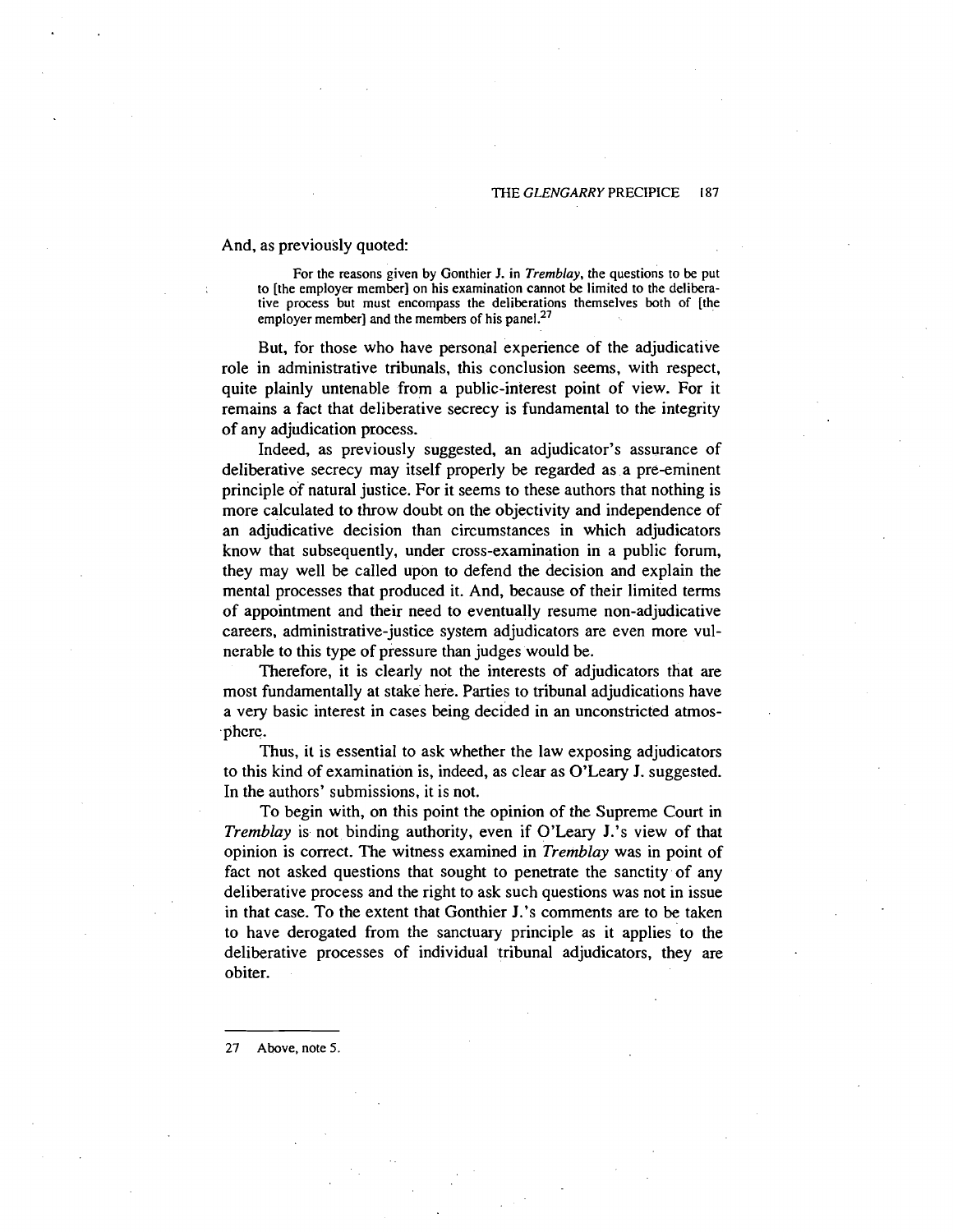But it is also not clear that in point of fact Gonthier J. intended such a derogation. A closer examination of Gonthier J.'s reasons indicates that he distinguishes between the deliberative processes of the tribunal – the institutional processes – and the deliberative processes of the individual adjudicator  $-$  the personal mental processes, and appears to hold that individual adjudicators could not be examined'with respect to the former but not with respect to the latter.

In commenting on the Commission des Affaires Sociales' opposition to having one of its members testify, Gonthier J. said this:

**In my opinion, the objections made by the Commission should** *be* **dis**missed. The questions raised by the respondent did not touch on matters of *substance or the decision-makers' thinking on such matters. These questions were directed instead at the formal process established by the Commission to*  ensure consistency in its decisions. They were concerned first, with the institu*tional setting in which the decision was made and how itfunctioned, and second with its actual or apparent influence on the intellectual freedom of the decision-makers.* **This distinction was noted by Dugas J. during the inter**rogatories themselves.<sup>26</sup> [Emphasis added.]

The implication is that objections of a tribunal to any inquiry which did touch on "matters of substance or the decision-maker's thinking," as opposed to the tribunal's process, would have been successful. It was only after this observation that Gonthier J. made the statement relied on by **O'Leary** J., and quoted above.

These passages must be read together, and doing so makes it clear, the authors suggest, that they do not advocate an exploration of a tribunal adjudicator's personal mental processes. The first passage suggests that the substance of the adjudicator's decision and the merital cvolution of that decision are beyond the bounds of acceptable scrutiny. And in the second passage, although Gonthier J. mentions "the internal aspect of that process," he may be seen to be referring to aspects internal to the institution's decision-making process, not the individual's. The examples he cites  $-$  i.e., the dictates of a third party and a policy directive  $-$  are consistent with this reading as they refer to objective influences on an adjudicator that are internal to the institution's decision-making process but external to the adjudicator's.

It is possible for a court to deal with allegations that an adjudicator has abdicated his or her responsibility by succumbing to the dictates of a third party or by blindly applying a tribunal policy, without actually examining the adjudicator's thought processes. The com-

28 **Above, note 4 at 6 18 (D.L.R.).**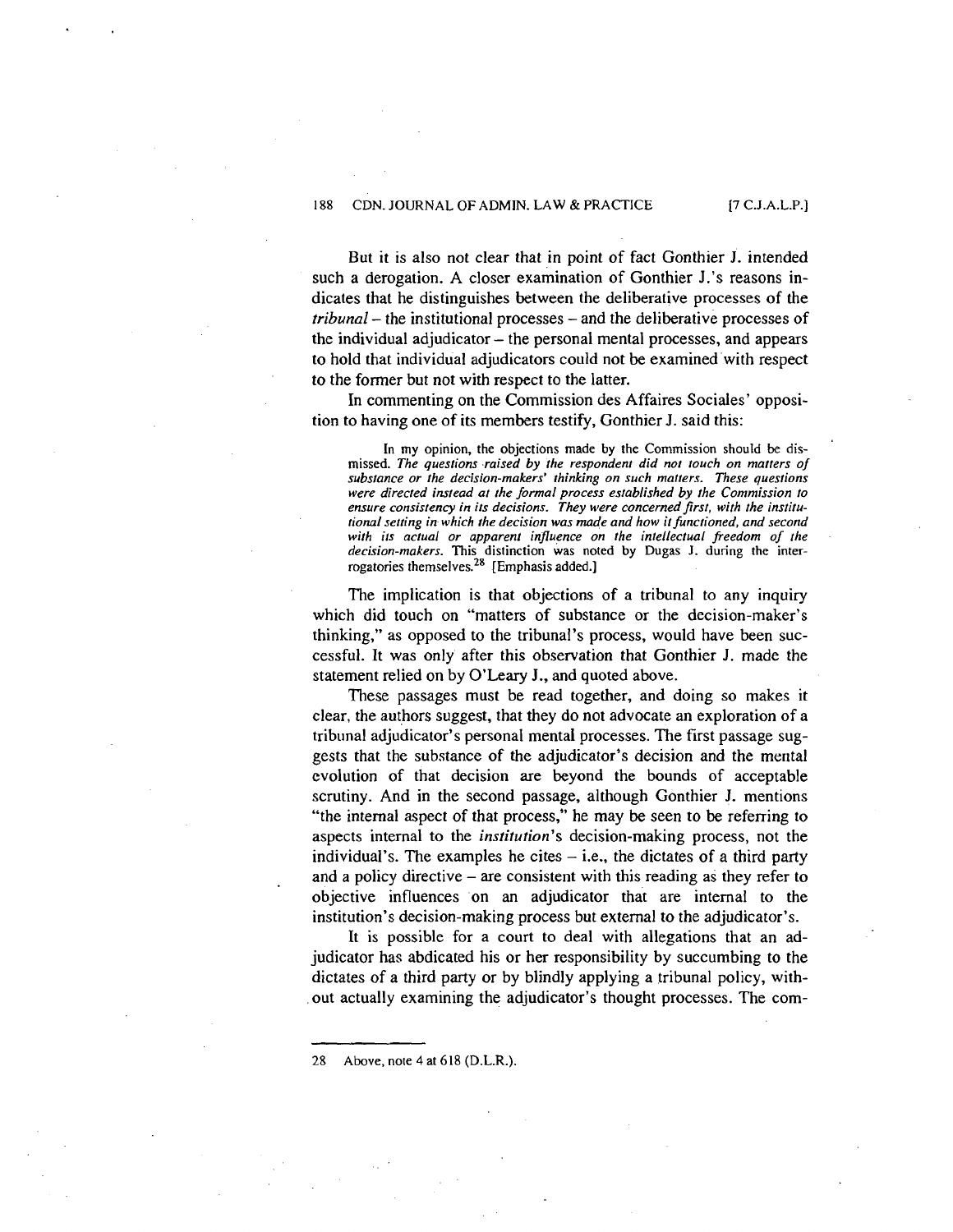mon law concerning bias and conflicts of interest establishes that, when questions of this nature are raised, the issue is only the appearance of things; the substance is not important if the appearance is wrong, and if the appearance is not wrong, there should be no occasion to examine the substance.

Thus an examination of the propriety of a tribunal's decisionmaking process can be pursued, as a bias question is always pursued, without impinging on the secrecy of the individual adjudicator's deliberative process.

Of course, not all aspects of the decision-making process may lend themselves so easily to such a distinction. Generally speaking, the distinction between the objective, outer process of decision-making and its inner substance is somewhat artificial. As O'Leary J. says, the one "accompanies" the other.

However, in the authors' view, as a means of protecting deliberative secrecy by specifying a limit to the range of acceptable judicial inquiry, this distinction is one that must be maintained. It enables the process of necessary judicial review to go forward while preserving the secrecy of the deliberative processes of individual adjudicators.

Thus, in *Glengarry,* if the comments of the dissenting employer member of the panel were to be seen to create sufficient suspicion concerning the propriety of the tribunal's decision-making process to require an investigation by a court, an examination of the complaining adjudicator which does not go beyond ascertaining the objective events on which he bases his concerns may well provide a sufficient basis for a court to satisfy itself on the natural-justice issue.

Nothing in *Tremblay* has altered the need for tribunal adjudicators to carry out their adjudicative tasks free of the prospect of being requested to specify how outside influences actually impacted upon their decisions or of being called to account for the developments in their thought processes or for the reversals of opinion which are frequently an integral part of the making of a final decision. Indeed, in our view, the public policy considerations that led the Supreme Court in *Hickman* to insist on the inviolability of the sanctuary principle even at the cost of leaving public suspicions concerning judicial impropriety at the Court of Appeal level in Nova Scotia unresolved, would amply justify continuing to provide adjudicators as well as judges with the protection of an *unqualified* rule of deliberative secrecy.

But in *Tremblay* the Supreme Court has in fact authorized some departure from that rule  $-$  not, the authors have argued, to the extent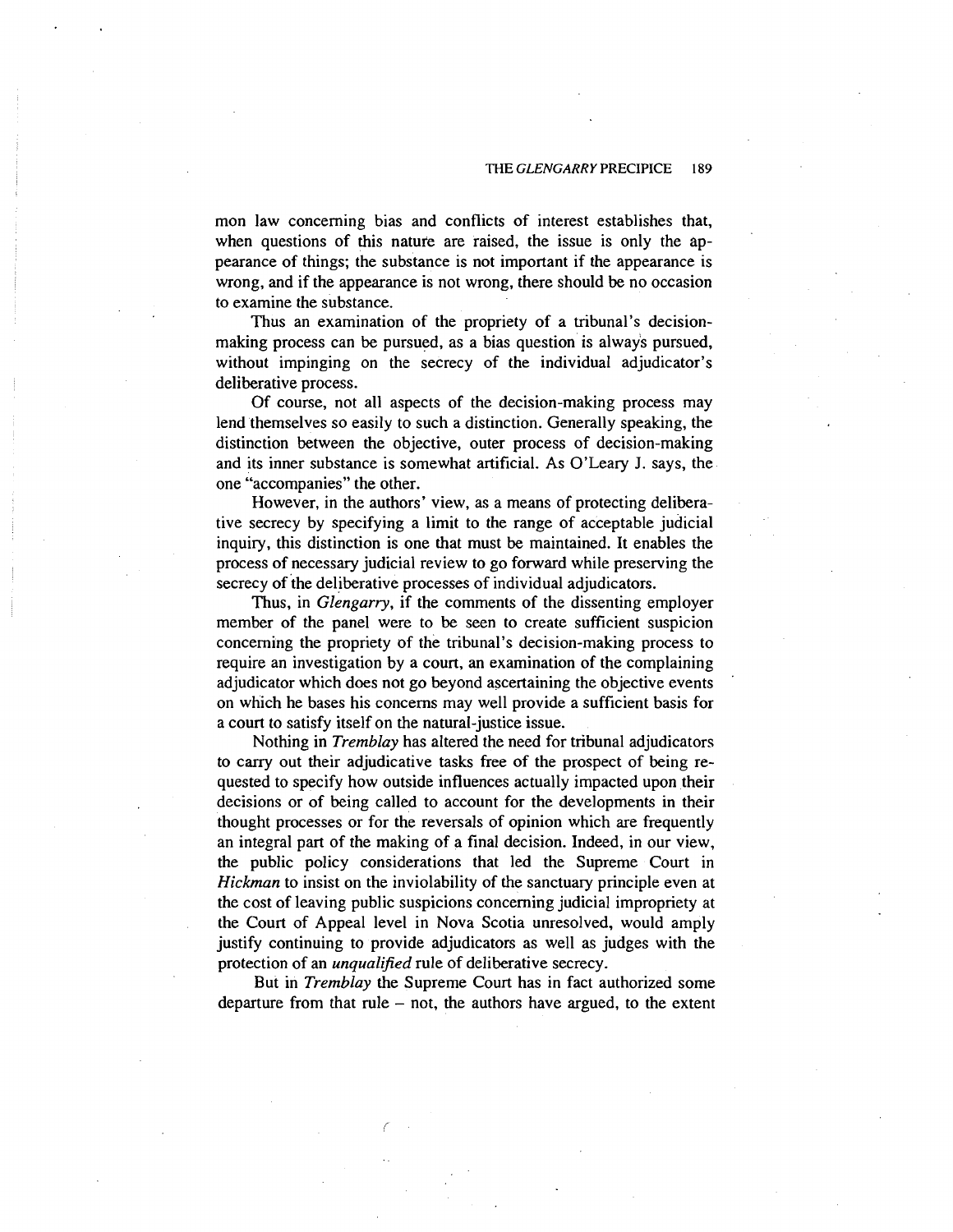approved by O'Leary J., but to some extent, nonetheless  $-$  and it is now important to define the limits of that departure and to devise a method for administering the examinations of adjudicators which may now be expected to follow. Since the courts now seem to be in this business, it is essential, the authors would respectfully suggest, that they now develop a court-sanctioned protocol for dealing with it.

## **3. A PROTOCOL FOR ADJUDICATOR EXAMINATIONS**

In the author's submissions, a court-sanctioned protocol governing the examination of adjudicators ought to include the following elements:

- 1. *Acceptance* that the principle of sanctuary for an adjudicator's personal deliberative processes remains valid even with respect to administrative justice system adjudicators, and that any examination of an adjudicator that is authorized must have as its governing condition the inviolability of that principle.
- 2. *Acceptance* that the sanctuary principle renders evidence that would threaten deliberative secrecy inadmissible. (Questions prohibited would include questions concerning the merits or nature of an adjudicator's decisions or the deliberative processes by which their decisions were reached, or the level of influence on their deliberations of any external communications or events.)
- **3.** *Acceptance* that, in the case of multi-member tribunals and multimember adjudicative panels, this rule of inadmissibility would extend to evidence concerning the content of communications amongst or between panel members or tribunal colleagues.
- **4.** *Acceptance* that questions would be permitted that are directed to establishing the objective events of a decision-making process, or the nature of the authorized components of the institution's specified decision-making process.
- *5. Acknowledgement* that there will be cases where, without evidence that is inadmissible under this protocol, it may be impossible for a court to be satisfied that questions concerning possible breaches of the principles of natural justice have been resolved, and *acceptance* that when, as in *Hickman,* such an investigation appears blocked by the inability to ask the prohibited questions, then, as in *Hickman,* the public interest in the inviolability of the adjudication sanctuary will always justify the frustration in a particular case of an investigation into any alleged or suspected breach of the principles of natural justice.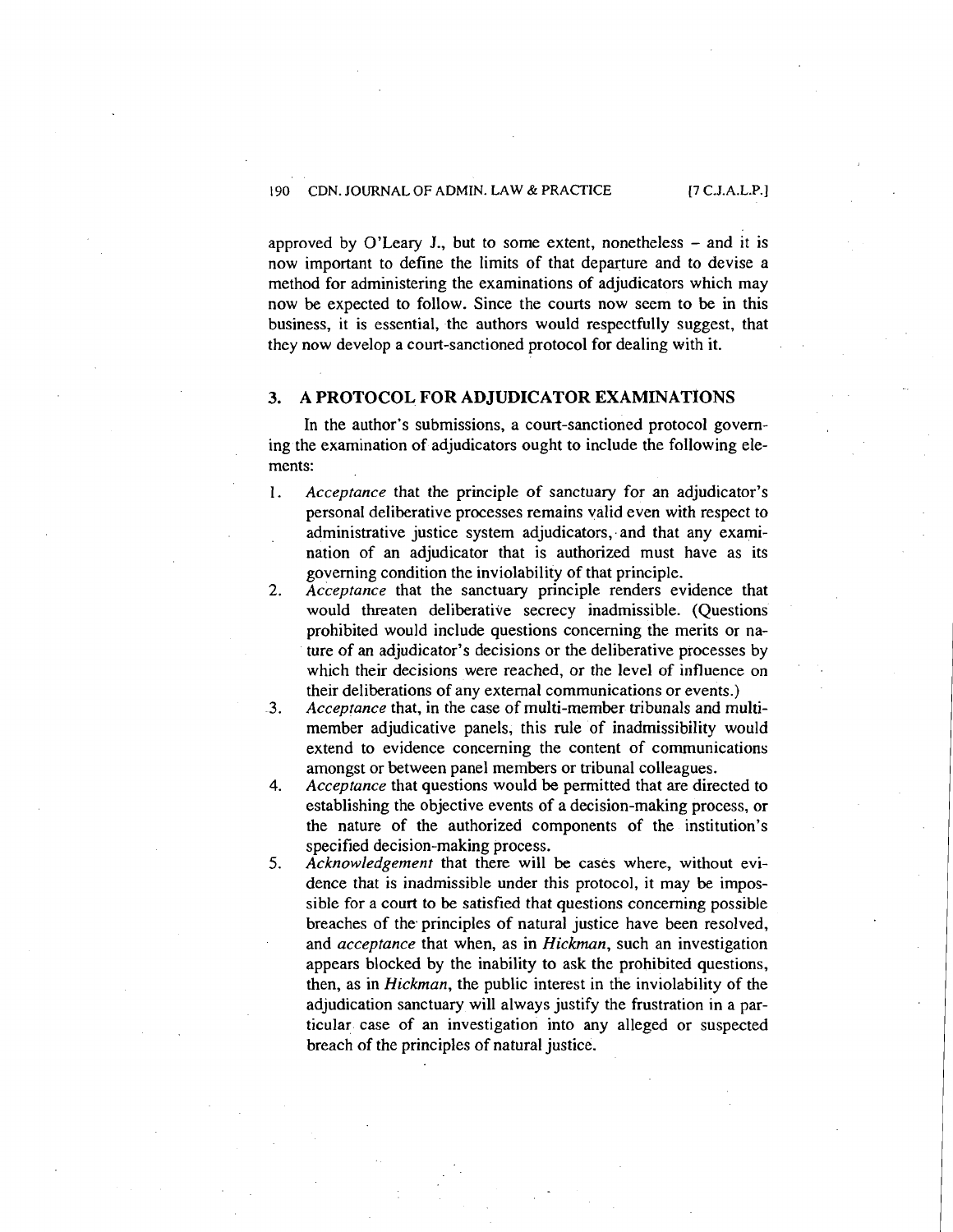- *6.* Acceptance that from a public-policy perspective, investigations of the decision-making processes of a tribunal in a particular case are inherently undesirable. They interfere with the finality of the tribunal's decision and have generally disruptive, and potentially destructive effects.
- 7. The adoption, therefore, of a "presumption of propriety" which would prevent party-initiated investigations of a tribunal's processes going forward in the absence of demonstrated, substantial grounds for concern, and which, before a summons is issued, would require a complaining party to establish the need for the examination of that witness against a standard appropriate to the nature and purpose of that presumption.
- **8.** Finally, the acceptance of a "principle of minimal intrusion" which would require a complaining party to demonstrate that documentary evidence of a decision-making process is clearly insufficient before permission to examine a tribunal staff member or adjudicator would be given.

It is submitted that the foregoing is merely a codification of the approaches that have in fact been taken in respect of such matters prior to Glengarry, or Ellis-Don, including in Tremblay.

## **4. STATUTORY IMMUNITY**

The issue of statutory immunity from compulsion to testify arises in Glengarry because, like most similar statutes, the Pay Equity Hearings Tribunal's statute contains an immunity clause. The clause in question reads as follows:

3 1. Except with the consent of the Hearings Tribunal, no member of the Hearings Tribunal, employee of the Commission or person whose services have been contracted for by the Commission shall be required to testify in any civil proceeding, in any proceeding before the Hearings Tribunal or in any proceeding before any other tribunal respecting information obtained in the discharge of their duties or while acting within the scope of their employment under this Act.

In light of what has gone before respecting the common law principle of deliberative secrecy, it is important to appreciate at the outset that the presence of such statutory protection is not reflective of any legislative concern about possible limitations in the common law principle of deliberative secrecy when applied to tribunal adjudicators.

The clause providing the Pay Equity Hearings Tribunal's members and staff with immunity from being compelled to testify in other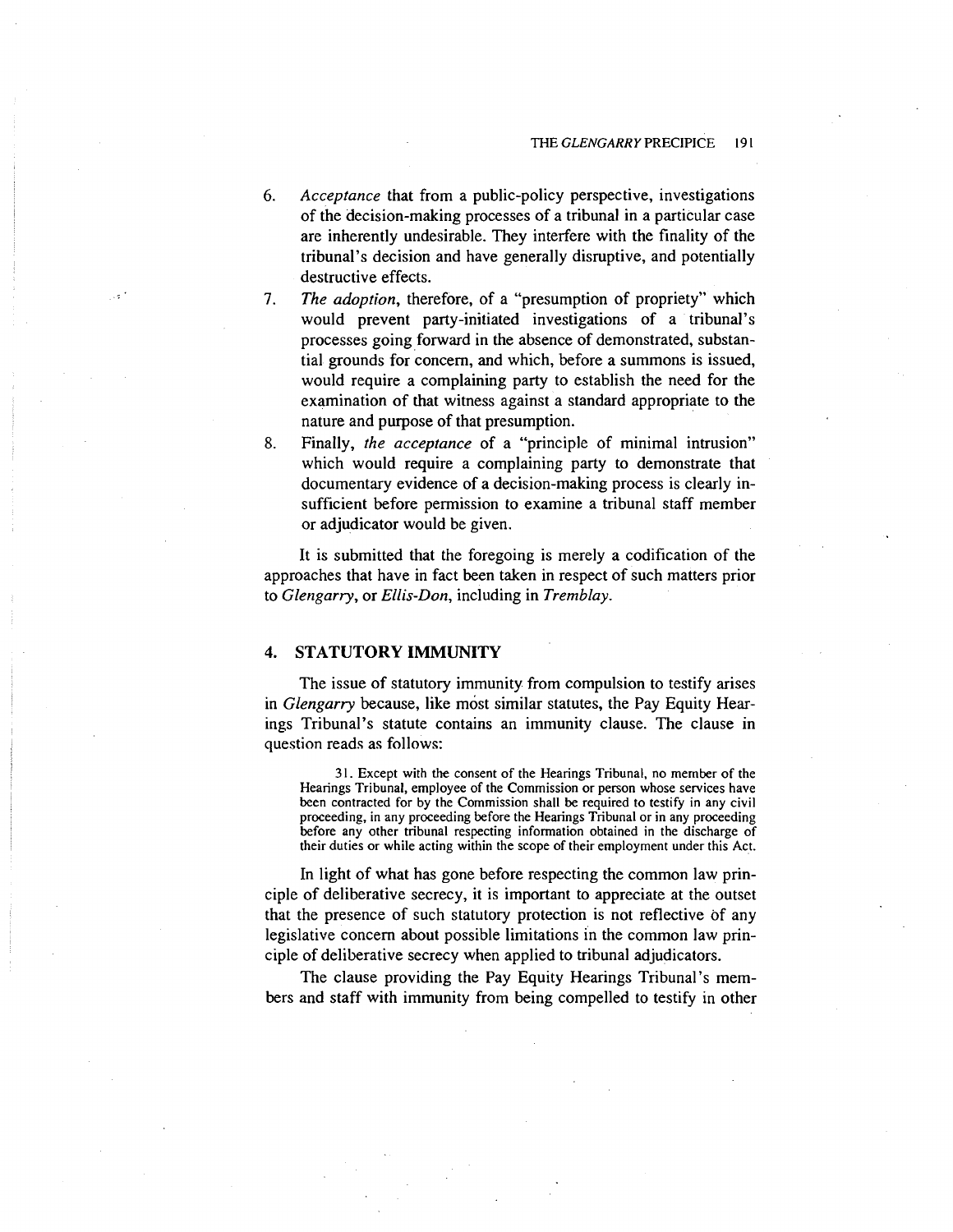proceedings is modelled after similar clauses now found in virtually all tribunals' statutes. The legislative history of this type of provision shows that it originated in a recommendation of the Royal Commission Inquiry into Civil Rights (otherwise known as the McRuer Commission).

It is evident from the Royal Commission's Report that this recommendation was not intended to protect the privacy of the tribunal staff or adjudicators. It was intended, instead, to protect the participants in tribunal proceedings from having their private information - obtained by the tribunal's staff and adjudicators through the tribunal's stateauthorized invasions of their privacy - being available for other purposes in other proceedings. An analysis of that history may be seen in the Workers' Compensation Appeals Tribunal *Decision No.* 915.<sup>29</sup>

Nevertheless, while these provisions were not developed for the purpose of bolstering the efficacy of the common law principle of deliberative secrecy, they do present a statutory hurdle to anyone seeking to summons an adjudicator for any purpose and thus are capable of providing some further protection of the confidentiality of the adjudicative process.

The existence of this statutory immunity from testifying raises the question, of course, of whether such immunity operates where a breach of natural justice is alleged,and the only means of assessing the allegation is through the testimony of a witness to whom the immunity provision applies.

In *Glengarry,* O'Leary J. asked whether such immunity could indirectly shield a tribunal from judicial review and thereby raise the status of the tribunal to that of a superior court under section 96 of the *Constitution Act.*<sup>30</sup>

He noted the parallels with the judicial treatment of privative clauses. In *Crevier v. Quebec (Attorney General*)<sup>31</sup> the Supreme Court of Canada held that any attempt by provincial legislatures to protect provincial tribunals from judicial review on matters of jurisdiction would contravene section 96.

O'Leary J. applied the *Crevier* principle to the immunity from testimony clause and held that the clause must be read down so as not to permit it to block a court's investigation of an alleged breach of natural justice.

*<sup>29 (1987), 7</sup>* **W.C.A.T.R.** *1* **at** *248-250.* 

*<sup>30</sup> Constitution Act, 1867 (U.K.), 30* & *31* **Vict., c.** *3.* 

*<sup>31 [</sup>I9811 2* **S.C.R.** *220, 127* **D.L.R.** *(3d) 1.*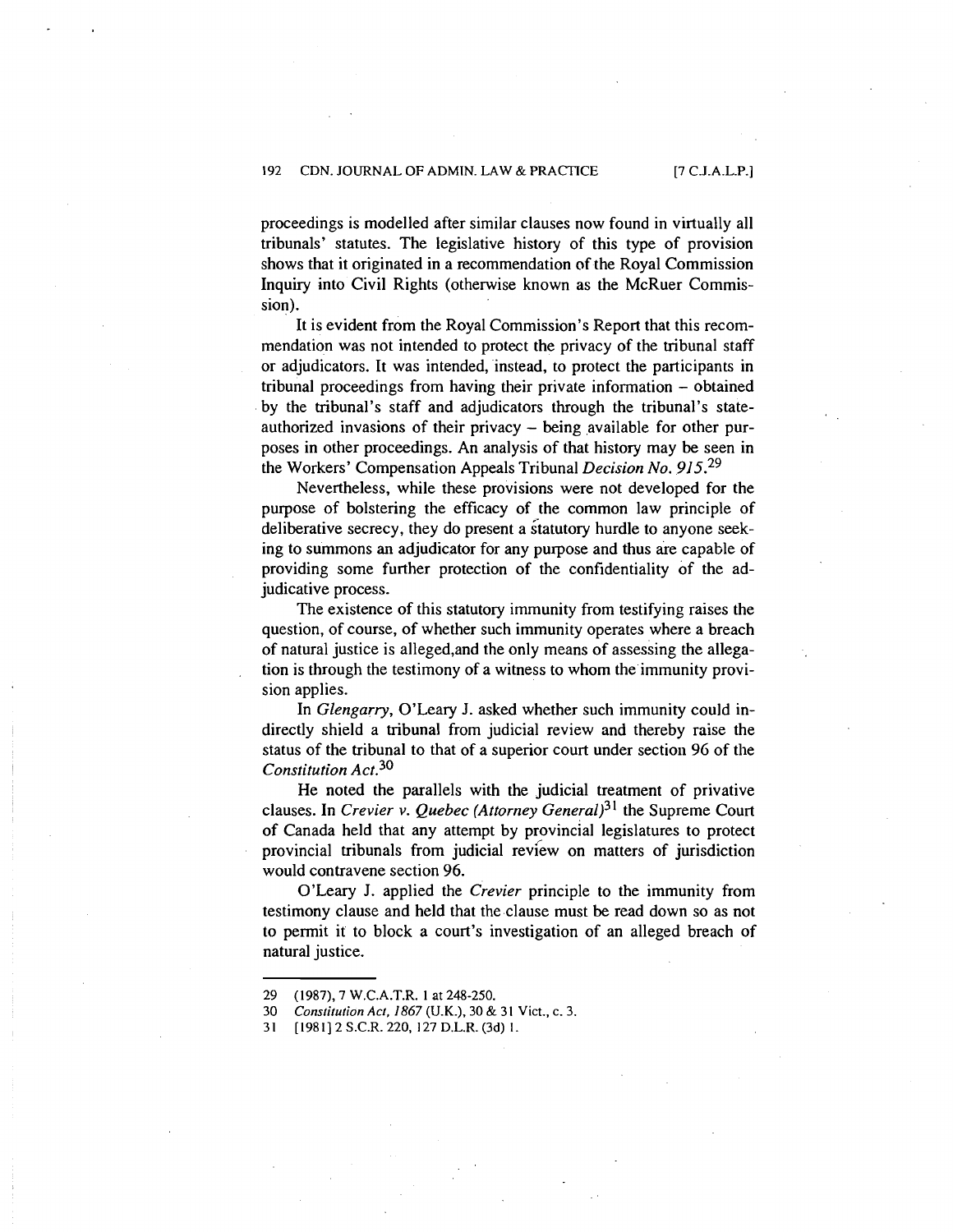Essentially, the same issue arose in the motion before Steele J. of the Divisional Court in Ellis-Don Ltd.,  $32$  also referred to in the body of this article.

In the latter case, the applicant claimed that a finding of fact in a draft decision of the Ontario Labour Relations Board was changed following a consultation of the full Board, resulting in the release of a decision unfavourable to the applicant. In its application for judicial review, the applicant brought a motion to compel testimony from the Chair, Vice-Chair and Registrar of the O.L.R.B. relating to the posthearing treatment of the case. Steele J. granted the motion, holding that a statutory provision granting immunity from compulsion had to be read subject to the demands of natural justice. His order has been appealed and at the time of writing had not been resolved.<sup>33</sup>

Although the constitutional dimension was not explicitly adverted to in Ellis-Don, the reasoning is similar to that of Mr. Justice O'Leary in Glengarry, namely that a statutory, testimonial privilege cannot be relied on to obstruct the process of a judicial review of an alleged breach of natural justice. If the examination of a tribunal member is indispensable to a full hearing on an issue of that nature, then the member must be examinable – regardless of any statutory immunity.

The decision reviews a number of cases which deal with statutory immunity clauses. Interestingly, in setting out the underlying purpose in safeguarding deliberative secrecy in a tribunal setting the Court quoted extensively from *Agnew v. Assn. of Architects (Ontario), which, as indicated above, was decided* on the basis of common law immunity from compulsion to testify and not on the bases of statutory immunity.

*Ellis-Don* clearly endorses the validity of statutory immunity clauses in prohibiting an exploration of possible breaches of natural justice through the examination of adjudicators. However, an issue which is not addressed in that case is the one raised by O'Leary J.'s analysis in *Glengarty,* which relies on *Crevier.* This approach treats immunity clauses as analogous to privative clauses and therefore subject to being read down on constitutional grounds if an issue of natural justice is at stake. Finally, it should be remembered that there are instances, as in *Tremblay,* in which statutory immunity will not serve to protect adjudicators for the simple reason that the tribunal's statute does not contain an immunity clause.

<sup>32</sup> Above, note 6.

<sup>33</sup> The order of Steele J. in *Ellis-Don* has now been successfully appealed. In a decision of a full panel of the Divisional Court *(Ellis-Don Ltd. v. Ontario (Labour Relarions Board)* (1994), 16 O.R. (3d) 698 (Div. Ct.)), it was held that the common law requirements of natural justice are subject to legislative exception. Specifically, the Court fouhd that the immunity from testimony conferred on O.L.R.B. members and employees by s. 1 11 of the *Onrario Labour Relations Acr*  precluded Ellis-Don from attempting to establish a breach of natural justice by summonsing and examining Board members and officials.